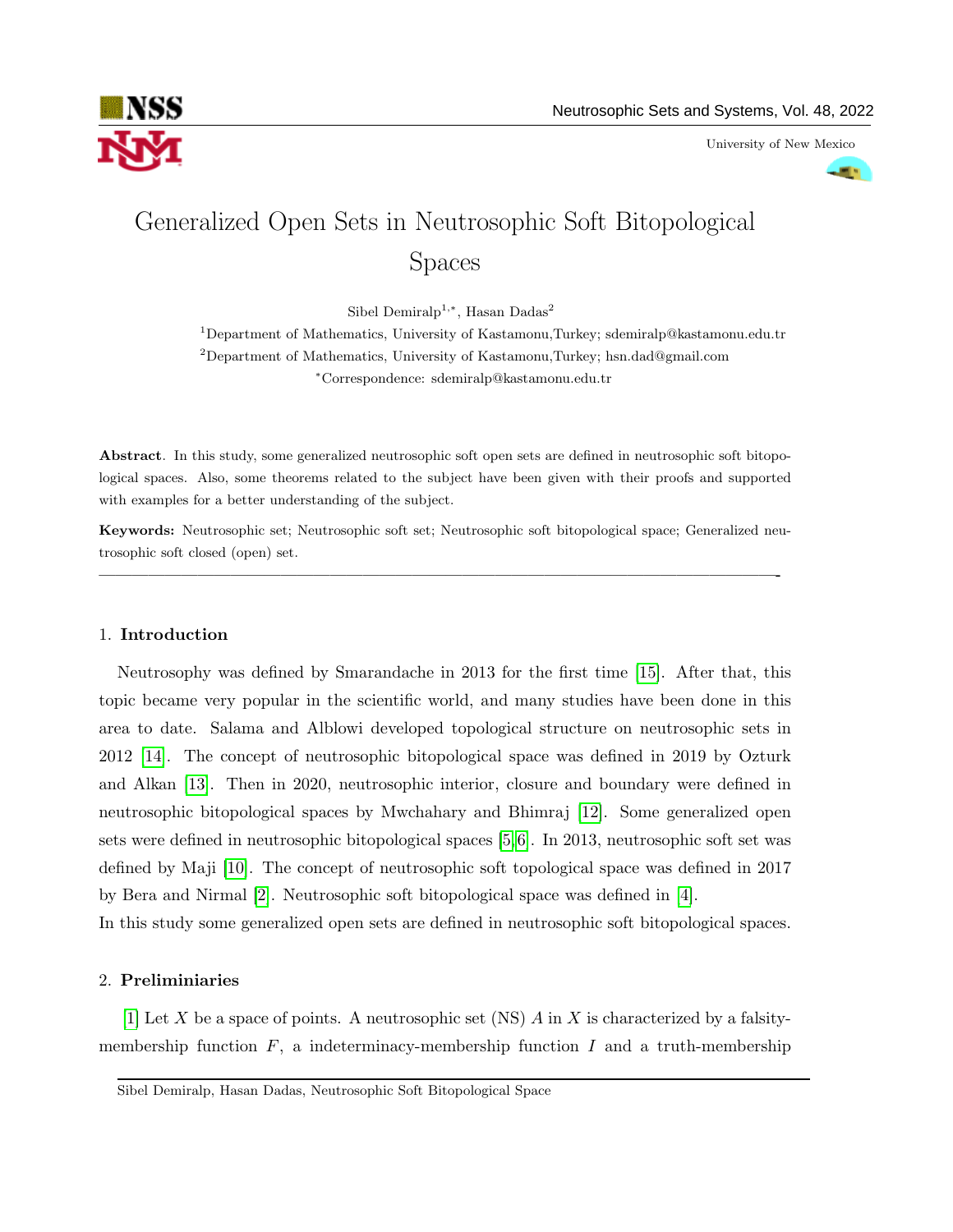function T where  $F, I, T: X \to [0, 1], 0 \leq T(x) + I(x) + F(x) \leq 3$ . The set of all neutrosophic set in X is denoted by  $N^X$ .

**Definition 2.1.** [\[14\]](#page-16-1) Let  $B, D \in N^X$ . Then

- (1) Subset:  $D \subset B$  if  $T_D(z) \leq T_B(z)$ ,  $I_D(z) \leq I_B(z)$ ,  $F_D(z) \geq F_B(z)$  for all  $z \in X$ .
- (2) Equality:  $D = B$  if  $D \subset B$  and  $B \subset D$ .
- (3) Intersection:

$$
D \cap B = \{ \langle z, min\{T_D(z), T_B(z)\}, max\{I_D(z), I_B(z)\}, max\{F_D(z), F_B(z)\} \rangle : z \in X \}
$$

(4) Union:

$$
D \cup B = \{ \langle z, max\{T_D(z), T_B(z)\}, min\{I_D(x), I_B(x)\}, min\{F_D(z), F_B(z)\} \rangle : z \in X \}
$$

The intersection and the union of a collection of NSs  $\{D_i\} \in I$  are defined by:

$$
\bigcap_{i \in I} D_i = \{ < z, \inf\{T_i(z)\}, \sup\{I_{D_i}(z)\}, \sup\{F_{D_i}(z)\} >: z \in X\}
$$
\n
$$
\bigcup_{i \in I} D_i = \{ < z, \sup\{T_{D_i}(z)\}, \inf\{I_{D_i}(z)\}, \inf\{F_{D_i}(z)\} >: z \in X\}
$$

- (5) The neutrosophic set defined as  $T_D(z) = 1, I_D(z) = 1$  and  $F_D(z) = 0$  for all  $z \in X$  is called the universal NS denoted by  $1_X$ . Also the neutrosophic set defined as  $T_D(z)$  =  $0, I_D(z) = 0$  and  $F_D(z) = 1$  for all  $z \in X$  is called the empty NS denoted by  $0_X$ .
- (6) Difference:  $D/B = \{ \langle z, T_D(z) T_B(z), I_D(z) I_B(z), F_D(z) F_B(z) \rangle : z \in X \}$
- (7) Complement:  $D^c = 1_X/D$

Clearly, the complements of  $1_X$  and  $0_X$  are defined:

$$
(1_X)^c = 1_X/1_X = \{ < z, 0, 1, 1 > : z \in X \} = 0_X
$$
\n
$$
(0_X)^c = 1_X/0_X = \{ < z, 1, 0, 0 > : z \in X \} = 1_X
$$

**Proposition 2.2.** Let  $D_1, D_2, D_3, D_4 \in N(X)$ . Then the followings hold:

- (1)  $D_1 \cap D_3 \subset D_2 \cap D_4$  and  $D_1 \cup D_3 \subset D_2 \cup D_4$  if  $D_1 \subset D_2$  and  $D_3 \subset D_4$
- (2)  $(D_1^c)^c = D_1$  and  $D_1 \subset D_2$  if  $D_2^c \subset D_1^c$
- (3)  $(D_1 \cap D_2)^c = D_1^c \cup D_2^c$  and  $(D_1 \cup D_2)^c = D_1^c \cap D_2^c$

**Definition 2.3.** Let  $\Gamma^n \subset N(Y)$ . Then  $\Gamma^n$  is named a neutrosophic topology (NT) on Y if the following conditions hold;

- (1)  $0_X$  and  $1_X$  are belong to  $\Gamma^n$ .
- (2) Union of any number of NSs in  $\Gamma^n$  is again belong to  $\Gamma^n$ .
- (3) Intersection of any two NSs in  $\Gamma^n$  is belong to  $\Gamma^n$ .

Then the pair  $(Y, \Gamma^n)$  is named neutrosophic topology on Y.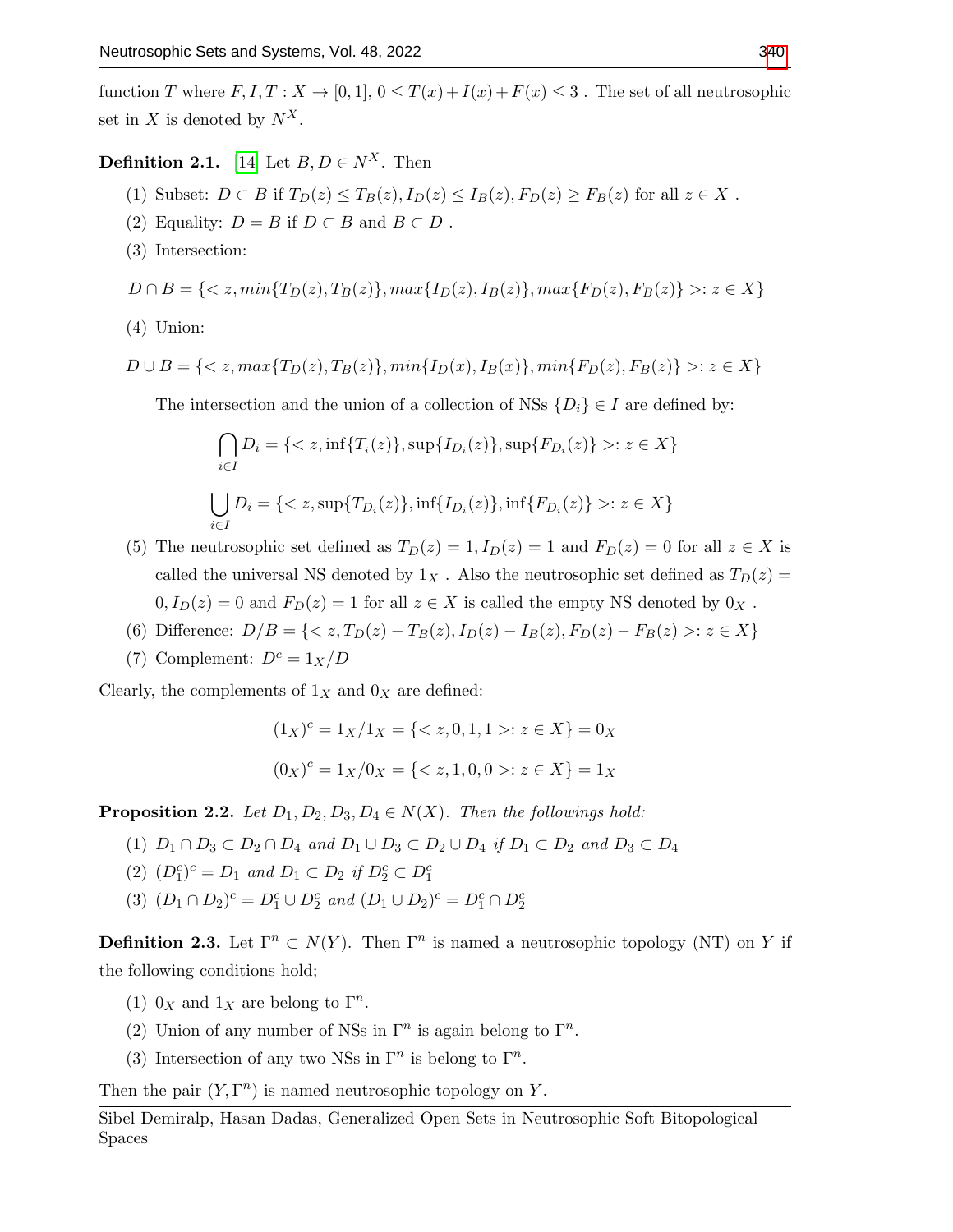#### 2.1. Neutrosophic Soft Sets

**Definition 2.4.** Let U be an initial universe set and E be a set of parameters. Then the pair  $(H, E)$  is called as neutrosophic soft set  $(NSS)$  over U, where H is a mapping from E to  $N(U).$ 

The set of all NSS over U is denoted by  $NSS(U, E)$ . A neutrosophic set  $(H, E)$  can be written as:  $(H, E) = \{(e, \{: x \in X\}) : e \in E\}.$ 

**Definition 2.5.** Let  $X$  be an initial universe set and  $E$  be a set of parameters. Then the neutrosophic soft set  $x^e_{(\alpha,\beta,\gamma)}$  defined as

$$
x^e_{(\alpha,\beta,\gamma)}(e')(y) = \begin{cases} (\alpha,\beta,\gamma) & \text{if } e = e' \text{ and } y = y' \\ (0,0,1) & \text{if } e \neq e' \text{ and } y \neq y' \end{cases}
$$

for all  $x \in X, 0 < \alpha, \beta, \gamma \leq 1, e \in E$ , is called a neutrosophic soft point.

**Definition 2.6.** [\[2\]](#page-16-7) Let  $(H, E), (G, E) \in NSS(U, E)$ . Then for all  $x \in U$ 

- (1) Subset:  $(H, E) \subset (G, E)$  if  $T_{H(e)}(x) \leq T_{G(e)}(x), I_{H(e)}(x) \leq I_{G(e)}(x)$  and  $F_{H(e)}(x) \geq$  $F_{G(e)}(x)$  for all  $e \in E$ .
- (2) Equality:  $(H, E) = (G, E)$  if  $(H, E) \subset (G, E)$  and  $(G, E) \subset (H, E)$ .
- (3) Intersection:

 $(H, E) \cap (G, E) = \{ (e, \{) \} : e \in E \}.$ 

(4) Union:

 $(H, E) \cup (G, E) = \{ (e, \{) \} : e \in E \}.$ 

The intersection and the union of a collection of  $\{(H_i, E)\}\subset NSS(U, E)$  are defined by:

$$
\bigcap_{i \in I} (H_i, E) = \left\{ \left( e, \{ < x, \inf \{ T_{H_{i(e)}}(x) \}, \sup \{ I_{H_i(e)}(x) \}, \sup \{ F_{H_i(e)}(x) \} > \} \right) : e \in E \right\}
$$

$$
\bigcup_{i \in I} (H_i, E) = \left\{ \left( e, \{ < x, \sup\{ T_{H_{i(e)}}(x)\}, \inf\{ I_{H_{i(e)}}(x)\}, \inf\{ F_{H_{i(e)}}(x)\} > \} \right) : e \in E \right\}
$$

(5) The NSS defined as  $T_{H(e)}(x) = 1, I_{H(e)}(x) = 0$  and  $F_{H(e)}(x) = 0$ , for all  $e \in E$ and  $x \in U$  is called the universal  $NSS$  denoted by  $1_{(U,E)}$ . Also the neutrosophic set defined as  $T_{H(e)}(x) = 0$   $I_{H(e)}(x) = 1$  and  $F_{H(e)}(x) = 1$  for all  $e \in E$  and  $x \in U$  is called the empty  $NSS$  denoted by  $0_{(U;E)}$ .

(6) Complement:

$$
(H,E)^c=1_{(X,E)}/(H,E)=\{(e,\{\}:e\in E\}
$$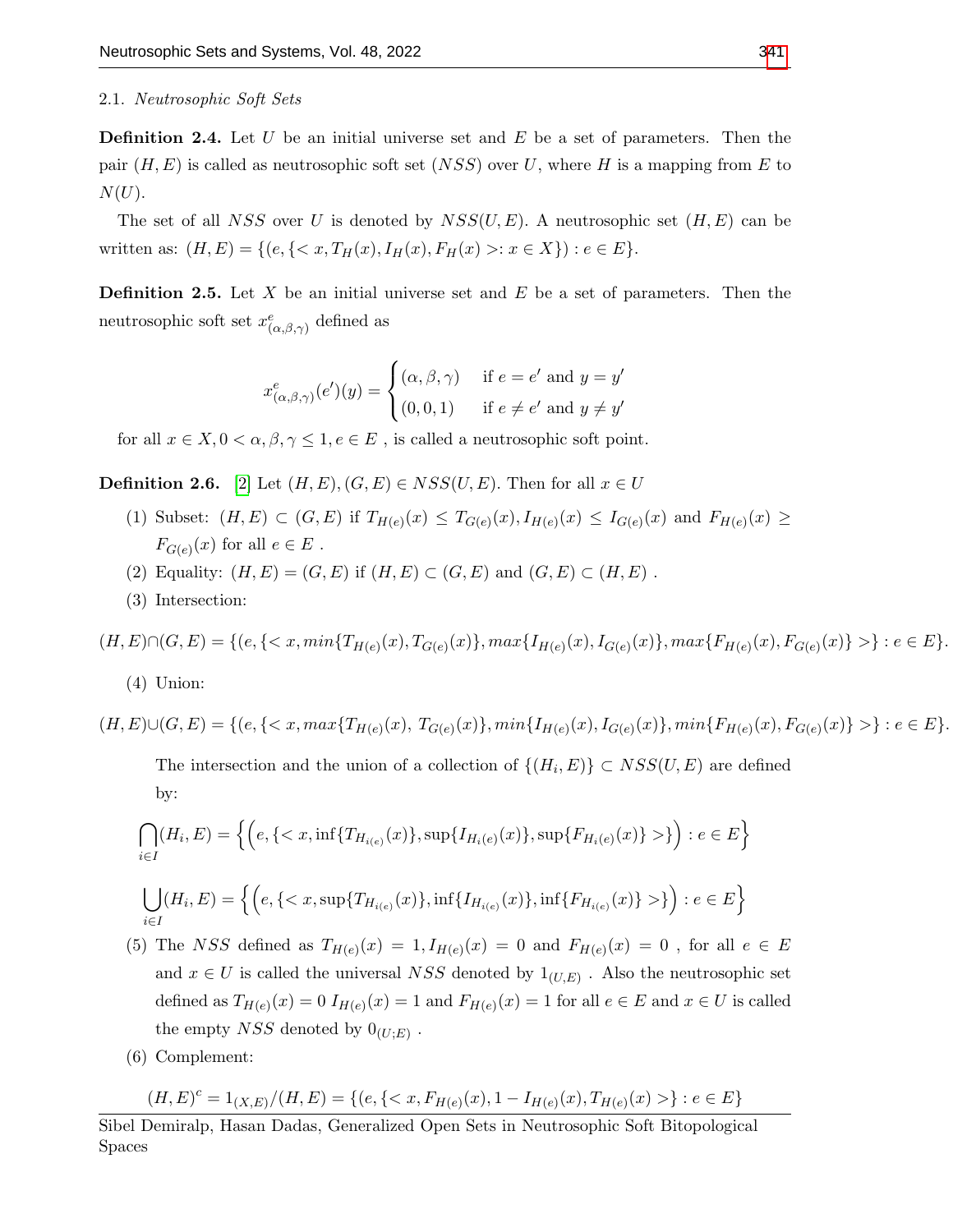Clearly, the complements of  $1_{(X,E)}$  and  $0_{(X,E)}$  are defined:

$$
(1_{(X,E)})^c = 1_{(X,E)}/1_{(X,E)} = \{(e, \{< x, 0, 1, 1 > \} : e \in E\} = 0_{(X,E)}
$$

$$
(0_{(X,E)})^c = 1_{(X,E)}/0_{(X,E)} = \{(e, \{< x, 1, 0, 0 > \} : e \in E\} = 1_{(X,E)}
$$

**Definition 2.7.** [\[1\]](#page-16-9) Let  $\tau \subset \text{NSS}(Y, E)$ . Then  $\tau$  is called as a neutrosophic soft topology on Y if the following conditions hold:

 $NST_1)$   $0_{(Y,E)}, 1_{(Y,E)} \in \tau$ 

 $NST_2$ ) Union of any number of NSSs in  $\tau$  is belong to  $\tau$ .

 $NST_3$ ) Intersection of finite number of NSSs in  $\tau$  is belong to  $\tau$ .

Then  $(Y, E, \tau)$  is called as neutrosophic soft topological space. Any element of  $\tau$  is called as  $τ$ -neutrosophic soft open ( $τ$ -NSO) set. A NSS is called as  $τ$ -neutrosophic soft closed ( $τ$ -NSC) if the complement of the set is  $\tau$ -NSO. The set of all neutrosophic soft closed sets is denoted by  $(\tau)^c$ .

**Definition 2.8.** [\[1\]](#page-16-9) Let  $(Y, E, \tau)$  be a neutrosophic soft topological space and  $(M, E) \in$  $NSS(Y, E)$ . Then the intersection of all  $\tau$ -NSC sets containing  $(M, E)$  is called as closure of  $(M, E)$  and denoted by  $cl_{\tau}(M, E)$ , i.e.  $cl_{\tau}(M, E) = \bigcap \{(N, E) \in (\tau)^c : (M, E) \subset (N, E)\}\$ 

**Theorem 2.9.** [\[1\]](#page-16-9) Let  $(Y, E, \tau)$  be a neutrosophic soft topological space and  $(M, E), (N, E) \in$  $NSS(Y, E)$ . Then

- $cl_1)$   $(M, E) \subset cl_{\tau}(M, E)$
- $cl_2)$   $(M, E) \subset (N, E)$  then  $cl_{\tau}(M, E) \subset cl_{\tau}(N, E)$
- $cl_3)$   $cl_{\tau}((M, E) \cap (N, E)) \subset cl_{\tau}(M, E) \cap cl_{\tau}(N, E)$
- cl<sub>4</sub>)  $cl_{\tau}((M, E) \cup (N, E)) = cl_{\tau}(M, E) \cup cl_{\tau}(N, E)$

**Definition 2.10.** Let  $\tau \subset NSS(Y, E)$ . Then  $\tau$  is called as a neutrosophic soft supra topology on Y if it satisfies just  $NST_1$  and  $NST_2$ .

**Definition 2.11.** Let  $(Y, E, \tau)$  be a neutrosophic soft topological space and  $(M, E) \in$  $NSS(Y, E)$ . Then the union of all  $\tau$ -NSO sets subset of  $(M, E)$  is called as interior of  $(M, E)$ and denoted by  $int_{\tau}(M, E)$ , i.e.  $int_{\tau}(M, E) = \bigcup \{(N, E) \in \tau : (N, E) \subset (M, E)\}\$ 

**Theorem 2.12.** [\[1\]](#page-16-9) Let  $(Y, E, \tau)$  be a neutrosophic soft topological space and  $(M, E), (N, E) \in$  $NSS(Y, E)$ . Then

- int<sub>1</sub>) int<sub>τ</sub> $(M, E) \subset (M, E)$
- int<sub>2</sub>)  $(M, E) \subset (N, E)$  then  $int_{\tau} (M, E) \subset int_{\tau} (N, E)$
- int<sub>3</sub>) int<sub>τ</sub>  $((M, E) \cap (N, E)) = int_{\tau}(M, E) \cap int_{\tau}(N, E)$
- int<sub>4</sub>) int<sub> $\tau(M, E) \cup int_{\tau}(N, E) \subset int_{\tau}((M, E) \cup (N, E))$ </sub>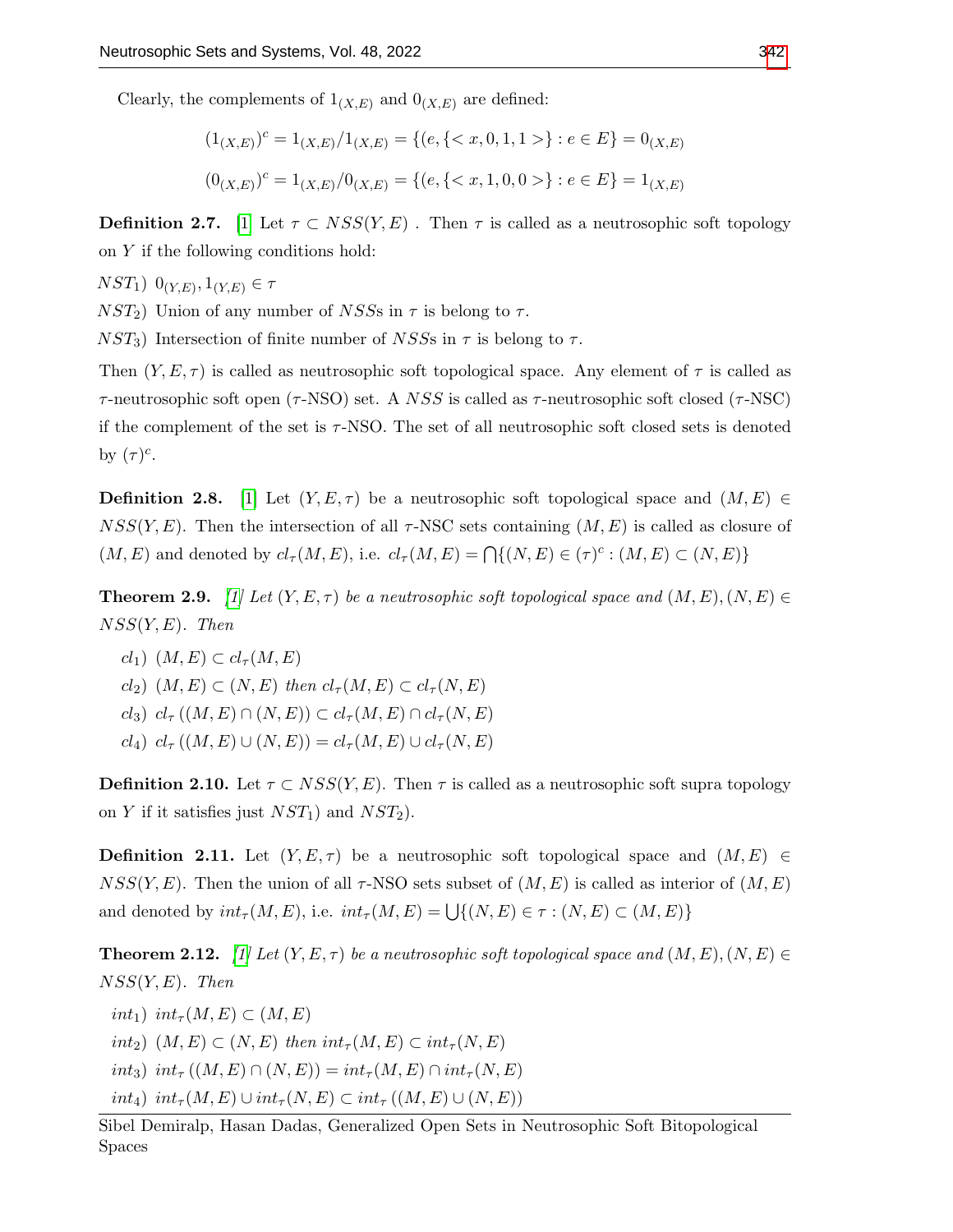#### 3. Neutrosophic Soft Bitopological Space

**Definition 3.1.** If  $(Y, \tau_1, E)$  and  $(Y, \tau_2, E)$  are two neutrosophic soft topological space, then  $(Y, E, \tau_1, \tau_2)$  is named as neutrosophic soft bitopological space. The sets belong to  $\tau_i$  are called as neutrosophic soft  $\tau_i$ -open set for  $i = 1, 2$ .

**Definition 3.2.** An operator  $C : NSS(X, E) \rightarrow NSS(X, E)$  is called a neutrosophic soft supra closure operator if it satisfies the following conditions for all  $(N, E), (M, E) \in$  $NSS(X, E),$ 

 $C_1) \ C(0_{(X,E)}) = 0_{(X,E)}$  $C_2$ )  $(N, E) \subset C(N, E)$  $C_3)$   $C(N, E) \cup C(M, E) \subset C(N \cup M)$  $C_4) \ C(C(N, E)) = C(N, E).$ 

**Theorem 3.3.** Let  $(X, E, \tau_1, \tau_2)$  be a neutrosophic soft bitopological space. Then, the operator  $cl_{12}: NSS(X, E) \rightarrow NSS(X, E)$  defined as  $cl_{12}(N, E) = cl_{\tau_1}(N, E) \cap cl_{\tau_1}(N, E)$  is a neutrosophic soft supra closure operator on  $(X, E)$  and induces the supra neutrosophic soft topology  $\tau_{12} = \{ (M, E) \in NSSS(X, E) : cl_{12} ((M, E)^c) = (M, E)^c \}.$ 

*Proof.* First let prove that  $cl_{12}$  is a neutrosophic soft supra closure operator.

- $C_1)$   $cl_{12}(0_{(X,E)}) = cl_{\tau_1}(0_{(X,E)}) \cap cl_{\tau_2}(0_{(X,E)}) = 0_{(X,E)} \cap 0_{(X,E)} = 0_{(X,E)}$
- $C_2$ )  $(N, E) \subset cl_{\tau_1}(N, E)$  and  $(N, E) \subset cl_{\tau_2}(N, E)$ . Then  $(N, E) \subset cl_{\tau_1}(N, E) \cap cl_{\tau_2}(N, E)$  =  $cl_{12}(N, E).$

 $C_3$ 

$$
cl_{12}(N, E) \cup cl_{12}(M, E) = [cl_{\tau_1}(N, E) \cap cl_{\tau_2}(N, E)] \cup [cl_{\tau_1}(M, E) \cap cl_{\tau_2}(M, E)]
$$
  
\n
$$
= cl_{\tau_1} [(N, E) \cup (M, E)] \cap [cl_{\tau_2}(N, E) \cup cl_{\tau_1}(M, E)]
$$
  
\n
$$
\cap [cl_{\tau_1}(N, E) \cup cl_{\tau_2}(M, E)] \cap cl_{\tau_2} [(N, E) \cup (M, E)]
$$
  
\n
$$
\subset cl_{\tau_1} [(N, E) \cup (M, E)] \cap cl_{\tau_2} [(N, E) \cup (M, E)]
$$
  
\n
$$
= cl_{12} [(N, E) \cup (M, E)].
$$

 $C_4$ ) From  $C_3$ ,  $cl_{12}(N, E) \subset cl_{12}(cl_{12}(N, E))$ . Also

$$
cl_{12}(cl_{12}(N, E)) = cl_{12}(cl_{\tau_1}(N, E) \cap cl_{\tau_2}(N, E))
$$
  
\n
$$
= cl_{\tau_1}((cl_{\tau_1}(N, E) \cap cl_{\tau_2}(N, E)) \cap cl_{\tau_2}((cl_{\tau_1}(N, E) \cap cl_{\tau_2}(N, E))
$$
  
\n
$$
\subset cl_{\tau_1}((cl_{\tau_1}(N, E) \cap cl_{\tau_1}(cl_{\tau_2}(N, E)) \cap cl_{\tau_2}(cl_{\tau_1}(N, E)) \cap cl_{\tau_2}(cl_{\tau_2}(N, E))
$$
  
\n
$$
\subset cl_{\tau_1}(N, E) \cap cl_{\tau_2}(N, E) = cl_{12}(N, E).
$$

Therefore  $cl_{12}(N, E) = cl_{12}(cl_{12}(N, E)).$ 

Sibel Demiralp, Hasan Dadas, Generalized Open Sets in Neutrosophic Soft Bitopological Spaces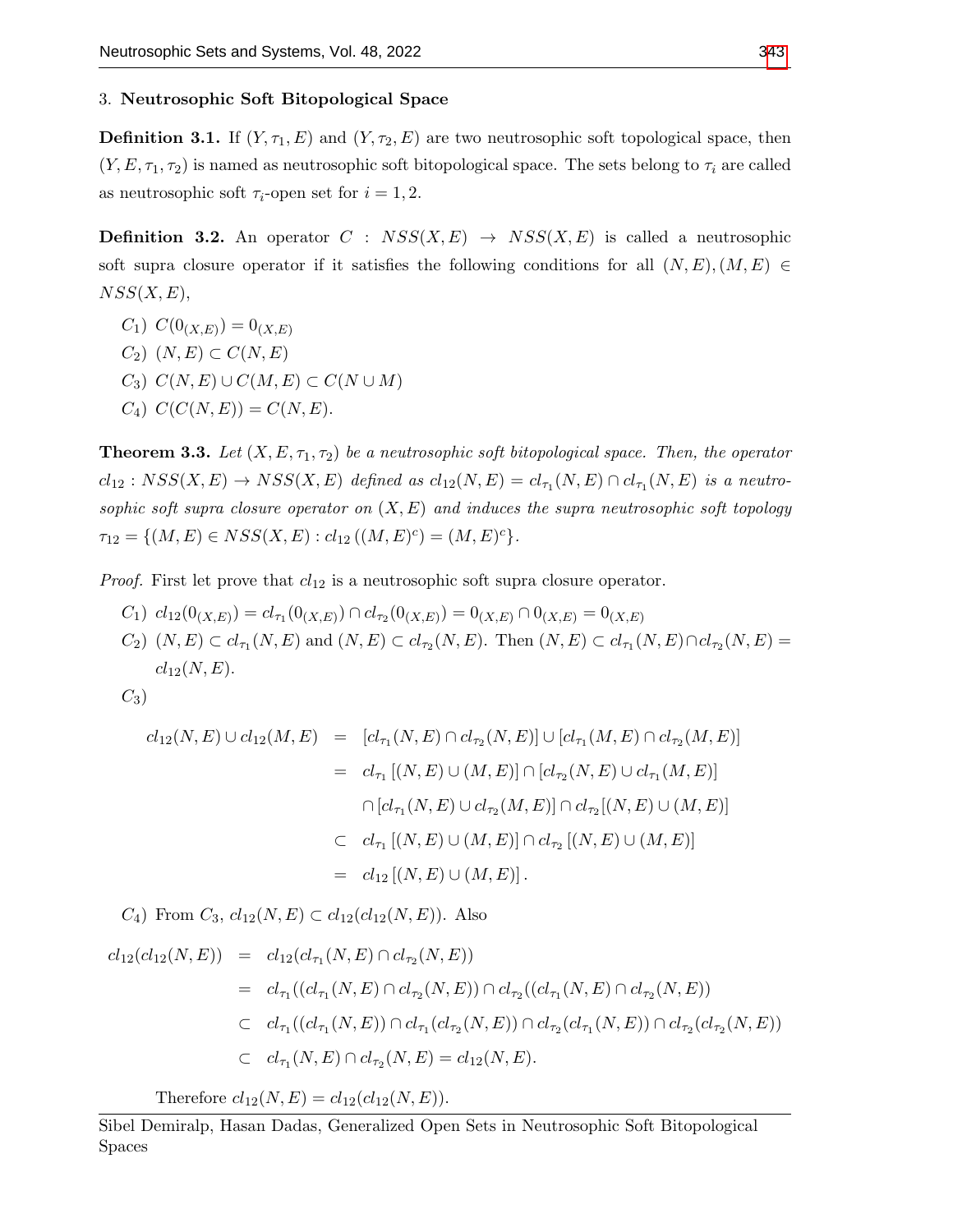Now let prove that  $\tau_{12}$  is a neutrosophic soft supra topology.

$$
NST_1) \text{ Since } cl_{12}((1_{(X,E)})^c) = cl_{12}(0_{(X,E)}) = 0_{(X,E)}, \text{ then } 0_{(X,E)} \in \tau_{12}. \text{ Also } cl_{12}((0_{(X,E)})^c) = cl_{12}(1_{(X,E)}) \subset 1_{(X,E)} \text{ and from } (C_2), 1_{(X,E)} \subset cl_{12}(1_{(X,E)}). \text{ Therefore } 0_{(X,E)} \in \tau_{12}. \text{ } NST_2) \text{ Let } (N_i, E) \in \tau_{12}. \text{ Then } cl_{12}((N_i, E)^c) = (N_i, E)^c.
$$

$$
cl_{12}\left(\bigcup_{i\in I}(N_i, E)\right)^c = cl_{\tau_1}\left(\bigcup_{i\in I}(N_i, E)\right)^c \cap cl_{\tau_2}\left(\bigcup_{i\in I}(N_i, E)\right)^c
$$
  
\n
$$
= cl_{\tau_1}\left(\bigcap_{i\in I}(N_i, E)^c\right) \cap cl_{\tau_2}\left(\bigcap_{i\in I}(N_i, E)^c\right)
$$
  
\n
$$
\subseteq \bigcap_{i\in I}(cl_{\tau_1}(N_i, E)^c) \cap \bigcap_{i\in I}(cl_{\tau_2}(N_i, E)^c)
$$
  
\n
$$
= \bigcap_{i\in I}(cl_{\tau_1}(N_i, E)^c \cap cl_{\tau_2}(N_i, E)^c)
$$
  
\n
$$
= \bigcap_{i\in I}(cl_{12}(N_i, E)^c) = \bigcap_{i\in I}(N_i, E)^c = \left(\bigcup_{i\in I}(N_i, E)\right)^c.
$$
  
\nAlso from  $(C_2)$ ,  $(\bigcup_{i\in I}(N_i, E))^c \subset cl_{12}(\bigcup_{i\in I}(N_i, E))^c$ . Therefore  $cl_{12}(\bigcup_{i\in I}(N_i, E))^c = (\bigcup_{i\in I}(N_i, E))^c$ , then  $\bigcup_{i\in I}(N_i, E) \in \tau_{12}$ .

Consequently  $\tau_{12}$  is a neutrosophic soft supra topology on  $(X, E)$ .

**Theorem 3.4.** Let  $(X, E, \tau_1, \tau_2)$  be a neutrosophic soft bitopological space and  $(N, E) \in$  $NSS(X, E)$ . Then  $(N, E) \in \tau_{12}$  if and only if there exists a  $\tau_1$ -NSC set  $(N_1, E)$  and  $\tau_2$ -NSC set  $(N_2, E)$  such that  $(N, E) = (N_1, E) \cap (N_2, E)$ .

*Proof.* If we take  $(N_1, E) = cl_{\tau_1}(N, E)$  and  $(N_2, E) = cl_{\tau_2}(N, E)$ , then proof is clear.

**Theorem 3.5.** Let  $(X, E, \tau_1, \tau_2)$  be a neutrosophic soft bitopological space and  $(M, E), (N, E) \in NSS(X, E)$ . Then

- 1) if  $(M, E) \subset (N, E)$  then  $cl_{12}(M, E) \subset cl_{12}(N, E)$ .
- 2)  $cl_{12}((M, E) \cap (N, E)) \subset cl_{12}(M, E) \cap cl_{12}(N, E).$

*Proof.* For any  $(M, E), (N, E) \in NSS(X, E),$ 

- 1) Let  $(M, E) \subset (N, E)$ . Then  $cl_{\tau_1}(M, E) \subset cl_{\tau_1}(N, E)$  and  $cl_{\tau_2}(M, E) \subset cl_{\tau_2}(N, E)$ . Therefore  $cl_{\tau_1}(M, E) \cap cl_{\tau_2}(M, E) \subset cl_{\tau_1}(N, E) \cap cl_{\tau_2}(N, E)$ . So  $cl_{12}(M, E) \subset$  $cl_{12}(N, E).$
- 2)  $(M, E) \cap (N, E) \subset (M, E)$  and  $(M, E) \cap (N, E) \subset (N, E)$ . Then from (1),  $cl_{12}((M, E) \cap (N, E)) \subset cl_{12}(M, E)$  and  $cl_{12}((M, E) \cap (N, E)) \subset cl_{12}(N, E)$ . Therefore  $cl_{12} ((M, E) \cap (N, E)) \subset cl_{12}(M, E) \cap cl_{12}(N, E).$

Sibel Demiralp, Hasan Dadas, Generalized Open Sets in Neutrosophic Soft Bitopological Spaces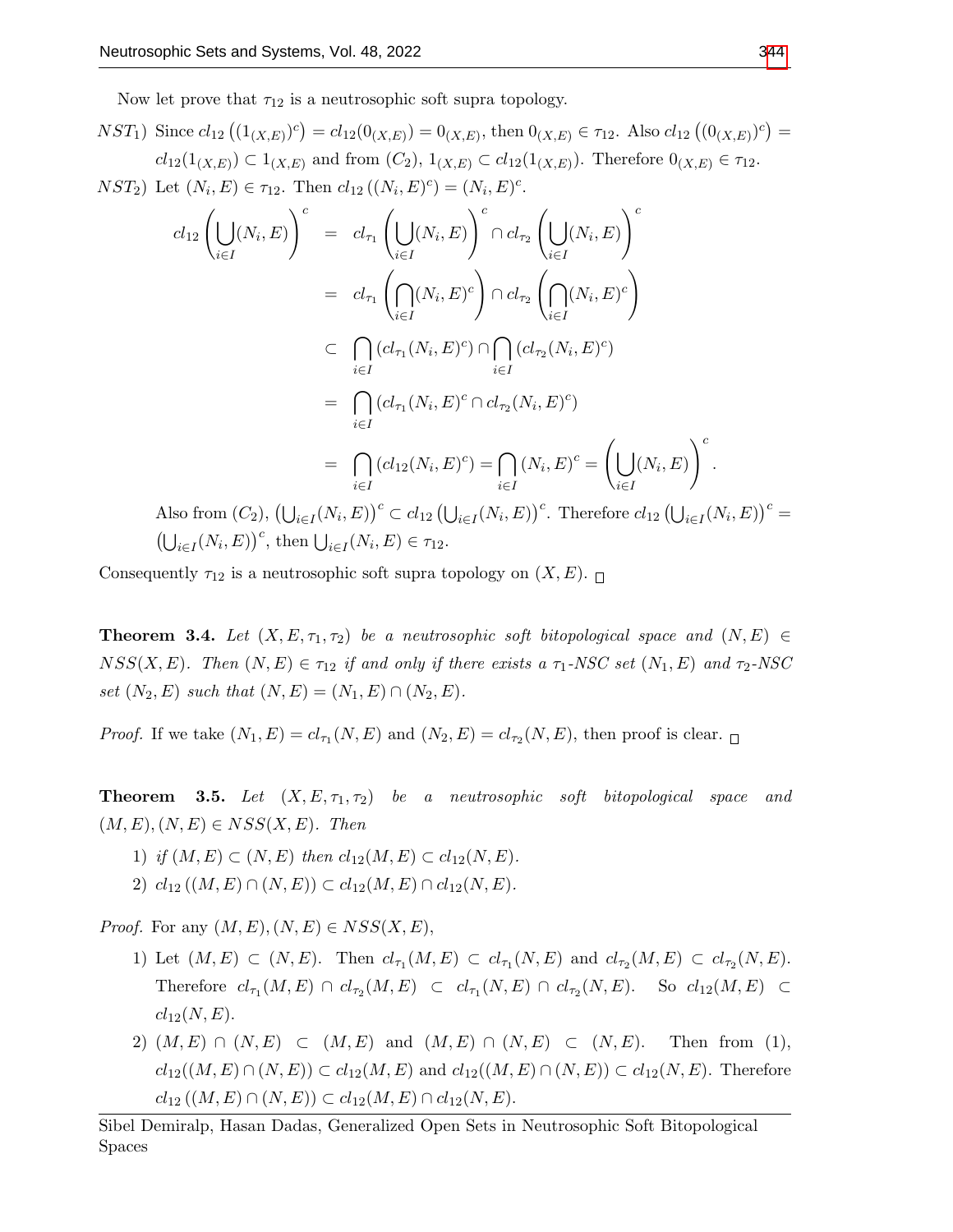**Remark 3.6.** Let  $(X, E, \tau_1, \tau_2)$  be a neutrosophic soft bitopological space. Then  $cl_{12}(M, E) \cap$  $cl_{12}(N, E) \neq cl_{12} ((M, E) \cap (N, E)),$  in general.

**Example 3.7.** Let the neutrosophic soft bitopological space  $(X, U, \tau_1, \tau_2)$  be defined as  $X \;=\; \{x_1,x_2,x_3\},\; \, U \;=\; \{e_1,e_2\},\; \, \tau_1 \;=\; \{0_{(X,U)},1_{(X,U)},(A,U),(B,U),(C,U),(D,U)\},\; \, \tau_2 \;=\; \tau_1$  $\{0_{(X,U)}, 1_{(X,U)}, (D, U), (F, U), (G, U), (H, U)\}\$  where the tabular representations of NSSs are as follows:

|        | X                | $e_1$             | e <sub>2</sub>    |
|--------|------------------|-------------------|-------------------|
| (A,U)  | $x_1$            | < 0.2, 0.3, 0.8 > | < 0.9, 0.1, 0.3 > |
|        | $x_2$            | < 0.1, 0.5, 0.4 > | < 0.4, 0.4, 0.4 > |
|        | $x_3$            | < 0.8, 0.1, 0.5 > | < 0.2, 0.8, 0.1 > |
|        |                  |                   |                   |
|        | X                | $e_1$             | e <sub>2</sub>    |
|        | $x_1$            | < 0.1, 0.3, 0.8 > | < 0.3, 0.1, 0.7 > |
| (B,U)  | x <sub>2</sub>   | < 0.1, 0.1, 0.4 > | < 0.1, 0.2, 0.5 > |
|        | $x_3$            | < 0.3, 0.1, 0.5 > | < 0.2, 0.1, 0.3 > |
|        |                  |                   |                   |
|        | X                | $e_1$             | $e_2$             |
| (C, U) | $x_1$            | < 0.2, 0.3, 0.4 > | < 0.9, 0.1, 0.3 > |
|        | $x_2$            | < 0.2, 0.1, 0.3 > | < 0.4, 0.2, 0.4 > |
|        | $x_3$            | < 0.8, 0.1, 0.5 > | < 0.6, 0.1, 0.1 > |
|        |                  |                   |                   |
|        | X                | $e_1$             | e <sub>2</sub>    |
|        | $x_1$            | < 0.1, 0.3, 0.4 > | < 0.3, 0.2, 0.7 > |
| (D,U)  | $x_2$            | < 0.2, 0.1, 0.3 > | < 0.1, 0.2, 0.5 > |
|        | $x_3$            | < 0.3, 0.7, 0.8 > | < 0.6, 0.1, 0.3 > |
|        |                  |                   |                   |
|        | $\boldsymbol{X}$ | $e_1$             | $e_2$             |
|        | $x_1$            | < 0.7, 0.1, 0.1 > | < 0.2, 0.5, 0.5 > |
| (F, U) |                  |                   |                   |

 $x_2$   $< 0.9, 0.5, 0.3 >$   $< 0.3, 0.8, 0.1 >$  $x_3$   $< 0.1, 0.8, 0.1 >$   $< 0.8, 0.2, 0.7 >$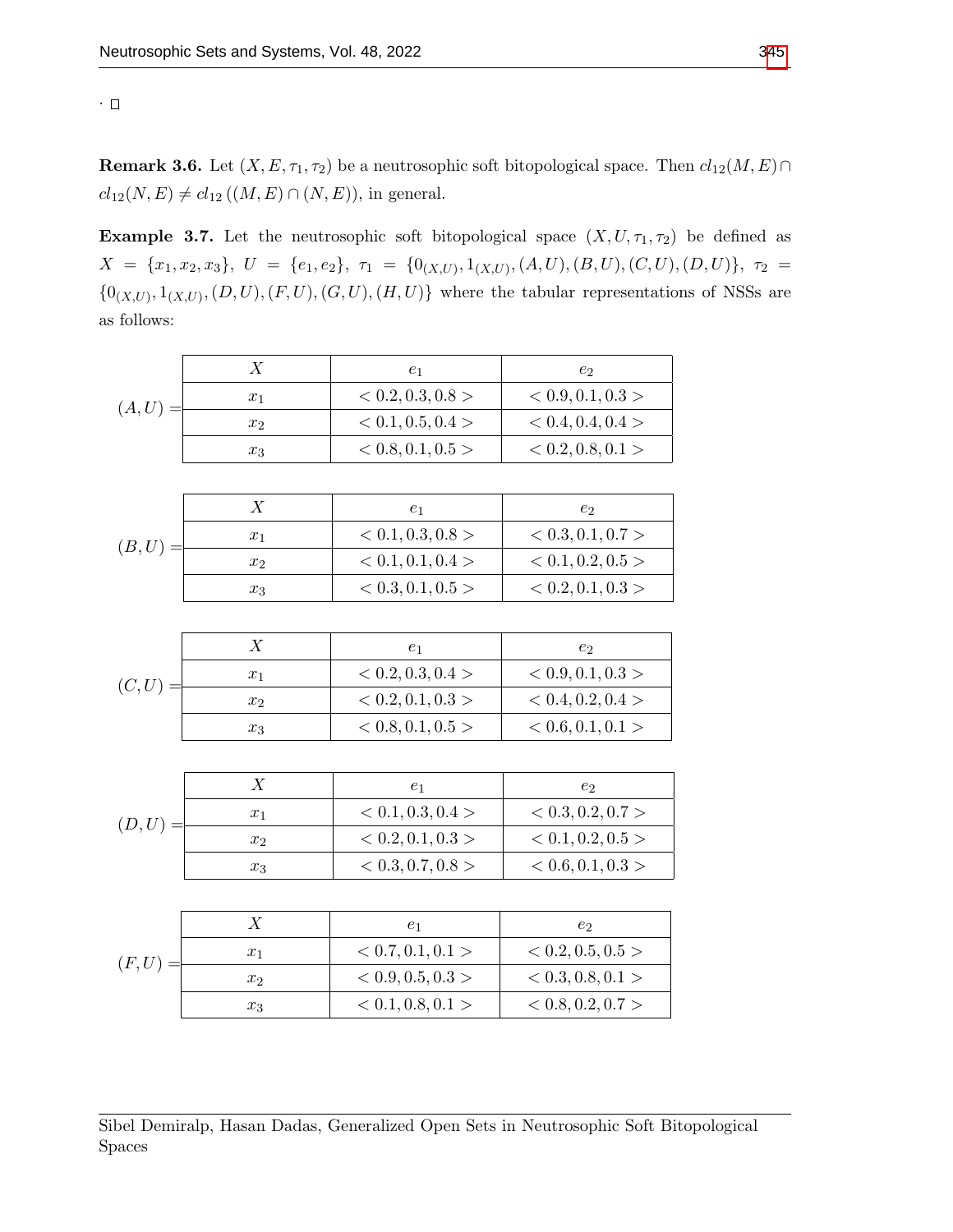| (G, U) |       | $e_1$             | $e_2$             |
|--------|-------|-------------------|-------------------|
|        | $x_1$ | < 0.1, 0.1, 0.4 > | < 0.2, 0.2, 0.7 > |
|        | $x_2$ | < 0.2, 0.1, 0.3 > | < 0.1, 0.2, 0.5 > |
|        | $x_3$ | < 0.1, 0.7, 0.8 > | < 0.6, 0.1, 0.7 > |

| (H,U) |       | $_{e_1}$          | e2                |
|-------|-------|-------------------|-------------------|
|       | $x_1$ | < 0.7, 0.1, 0.1 > | < 0.3, 0.2, 0.5 > |
|       | $x_2$ | < 0.9, 0.1, 0.3 > | < 0.3, 0.2, 0.1 > |
|       | $x_3$ | < 0.3, 0.7, 0.1 > | < 0.8, 0.1, 0.3 > |

Let two NSSs  $(X_1, U)$  and  $(X_2, U)$  are defined as

| $(X_1,U)$ . |                | $_{e_1}$          | e2                |
|-------------|----------------|-------------------|-------------------|
|             | $x_1$          | < 0.8, 0.5, 0.1 > | < 0.7, 0.1, 0.3 > |
|             | x <sub>2</sub> | < 0.5, 0.9, 0.1 > | < 0.8, 0.1, 0.1 > |
|             | $x_3$          | < 0.5, 0.8, 0.2 > | < 0.5, 0.9, 0.2 > |

| $(X_2, U)$ |       | $_{e_1}$          | e2                |
|------------|-------|-------------------|-------------------|
|            | $x_1$ | < 0.9, 0.7, 0.1 > | < 0.9, 0.9, 0.1 > |
|            | $x_2$ | < 0.4, 0.5, 0.1 > | < 0.5, 0.8, 0.1 > |
|            | $x_3$ | < 0.7, 0.9, 0.3 > | < 0.3, 0.9, 0.1 > |

Then  $cl_{12}((X_1, U) \cap (X_2, U)) = (B, U)^c$  and  $cl_{12}(X_1, U) = cl_{12}(X_2, U) = 1_{(X,U)}$ . So  $cl_{12}(X_1, U) \cap cl_{12}(X_2, U) \not\subset cl_{12}((X_1, U) \cap (X_2, U))$ 

**Definition 3.8.** An operator  $I: NSS(X, E) \to NSS(X, E)$  is called a neutrosophic soft supra interior operator if it satisfies the following conditions for all  $(N, E), (M, E) \in NSS(X, E)$ ,

 $I_1)$   $I(0_{(X,E)}) = 0_{(X,E)}$  $I_2)$   $I(N, E) \subset (N, E)$ I<sub>3</sub>)  $I(N, E) \cap I(M, E) \subset I(N \cap M)$  $I_4)$   $I(I(N, E)) = I(N, E).$ 

**Theorem 3.9.** Let  $(X, E, \tau_1, \tau_2)$  be a neutrosophic soft bitopological space. Then, the operator  $int_{12} : NSS(X, E) \rightarrow NSS(X, E)$  defined as  $int_{12}(N, E) = int_{\tau_1}(N, E) \cup int_{\tau_1}(N, E)$  is a neutrosophic soft supra interior operator on  $(X, E)$  and induces the supra neutrosophic soft topology  $\tau_{12} = \{(M, E) \in NSS(X, E) : int_{12}(M, E) = (M, E)\}.$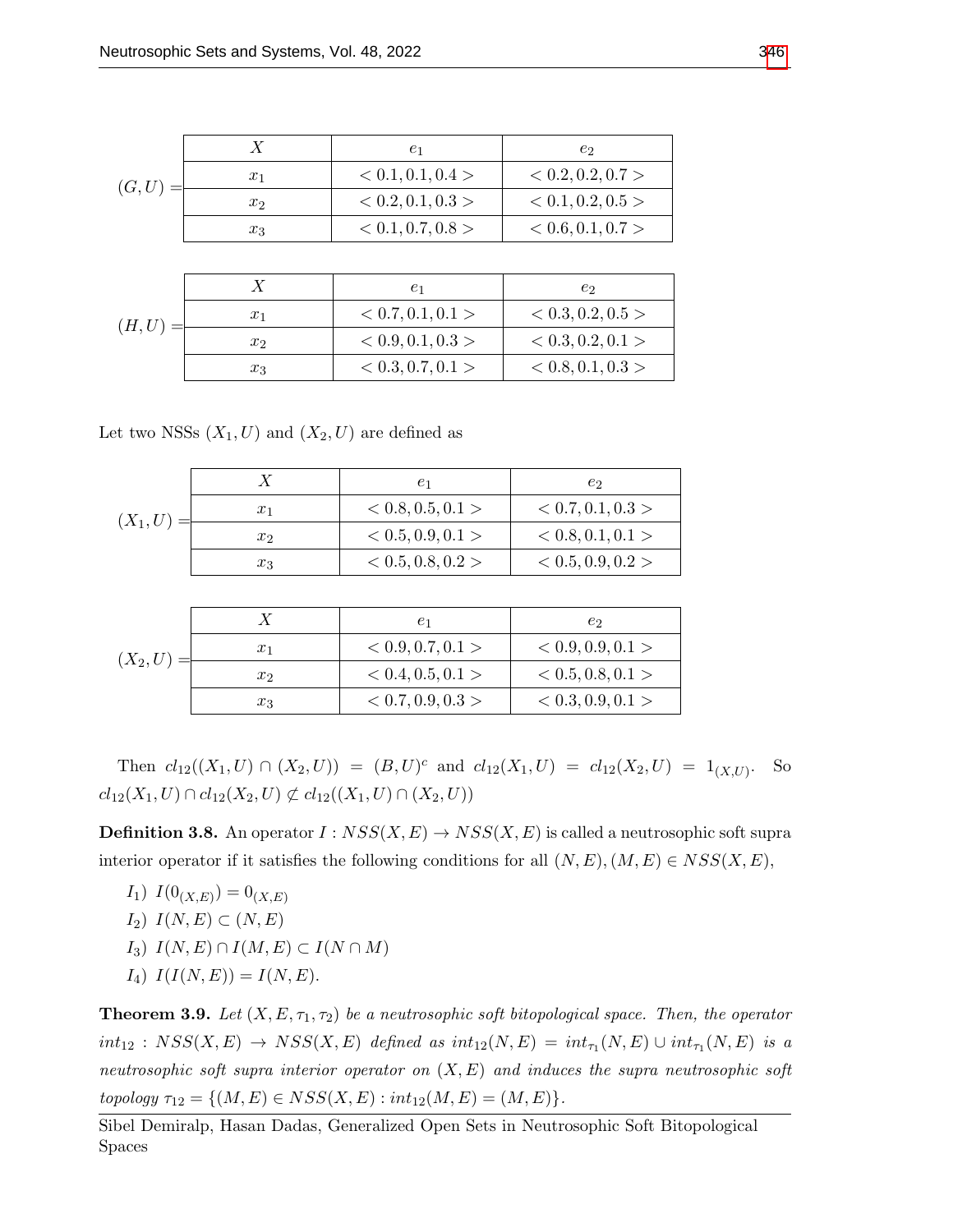*Proof.* First let prove that  $int_{12}$  is a neutrosophic soft supra interior operator.

$$
I_1) int_{12}(0_{(X,E)}) = int_{\tau_1}(0_{(X,E)}) \cup int_{\tau_2}(0_{(X,E)}) = 0_{(X,E)} \cup 0_{(X,E)} = 0_{(X,E)}
$$
  
\n
$$
I_2) int_{\tau_1}(N, E) \subset (N, E) \text{ and } int_{\tau_2}(N, E) \subset (N, E). \text{ Then } int_{\tau_1}(N, E) \cup int_{\tau_2}(N, E) \subset
$$
  
\n
$$
(N, E). \text{ Therefore } int_{\tau_{12}}(N, E) \subset (N, E)
$$
  
\n
$$
I_3)
$$

$$
int_{12}(N, E) \cap int_{12}(M, E) = [int_{\tau_1}(N, E) \cup int_{\tau_2}(N, E)] \cap [int_{\tau_1}(M, E) \cup int_{\tau_2}(M, E)]
$$
  
\n
$$
= int_{\tau_1} [(N, E) \cap (M, E)] \cup [int_{\tau_2}(N, E) \cap int_{\tau_1}(M, E)]
$$
  
\n
$$
\cup [int_{\tau_1}(N, E) \cap int_{\tau_2}(M, E)] \cup int_{\tau_2} [(N, E) \cap (M, E)]
$$
  
\n
$$
= int_{\tau_{12}} [(N, E) \cap (M, E)] \cup [int_{\tau_2}(N, E) \cap int_{\tau_1}(M, E)]
$$
  
\n
$$
\cup [int_{\tau_1}(N, E) \cap int_{\tau_2}(M, E)].
$$
  
\n
$$
int_{12} [(N, E) \cap (M, E)].
$$

$$
I_4
$$
) From  $(I_3)$ ,  $int_{12}(int_{12}(N, E)) \subset int_{12}(N, E)$ . Also

$$
int_{12}(N, E) = int_{\tau_1}(N, E) \cup int_{\tau_2}(N, E))
$$
  
\n
$$
= int_{\tau_1}(int_{\tau_1}(N, E)) \cup int_{\tau_2}(int_{\tau_2}(N, E))
$$
  
\n
$$
\subset int_{\tau_1}(int_{\tau_1}(N, E)) \cup int_{\tau_1}(int_{\tau_2}(N, E)) \cup int_{\tau_2}(int_{\tau_1}(N, E)) \cup int_{\tau_2}(int_{\tau_1}(N, E))
$$
  
\n
$$
\subset int_{\tau_1}(int_{\tau_1}(N, E)) \cup int_{\tau_2}(N, E)) \cup int_{\tau_2}(int_{\tau_1}(N, E)) \cup int_{\tau_2}(N, E))
$$
  
\n
$$
= int_{\tau_1}(int_{12}(N, E)) \cup int_{\tau_2}(int_{12}(N, E))
$$
  
\n
$$
= int_{12}(int_{12}(N, E)).
$$

Therefore  $int_{12}(N, E) = int_{12}(int_{12}(N, E)).$ 

Now let prove that  $\tau_{12}$  is a neutrosophic soft supra topology.

 $NST_1$ ) From  $(I_1)$ ,  $int_{12}(0_{(X,E)}) = 0_{(X,E)}$ , then  $0_{(X,E)} \in \tau_{12}$ . Also  $int_{12}((1_{(X,E)})) =$  $int_{\tau_1}(1_{(X,E)}) \cup int_{\tau_2}(1_{(X,E)}) = 1_{(X,E)}$ . Therefore  $1_{(X,E)} \in \tau_1$ .

Sibel Demiralp, Hasan Dadas, Generalized Open Sets in Neutrosophic Soft Bitopological Spaces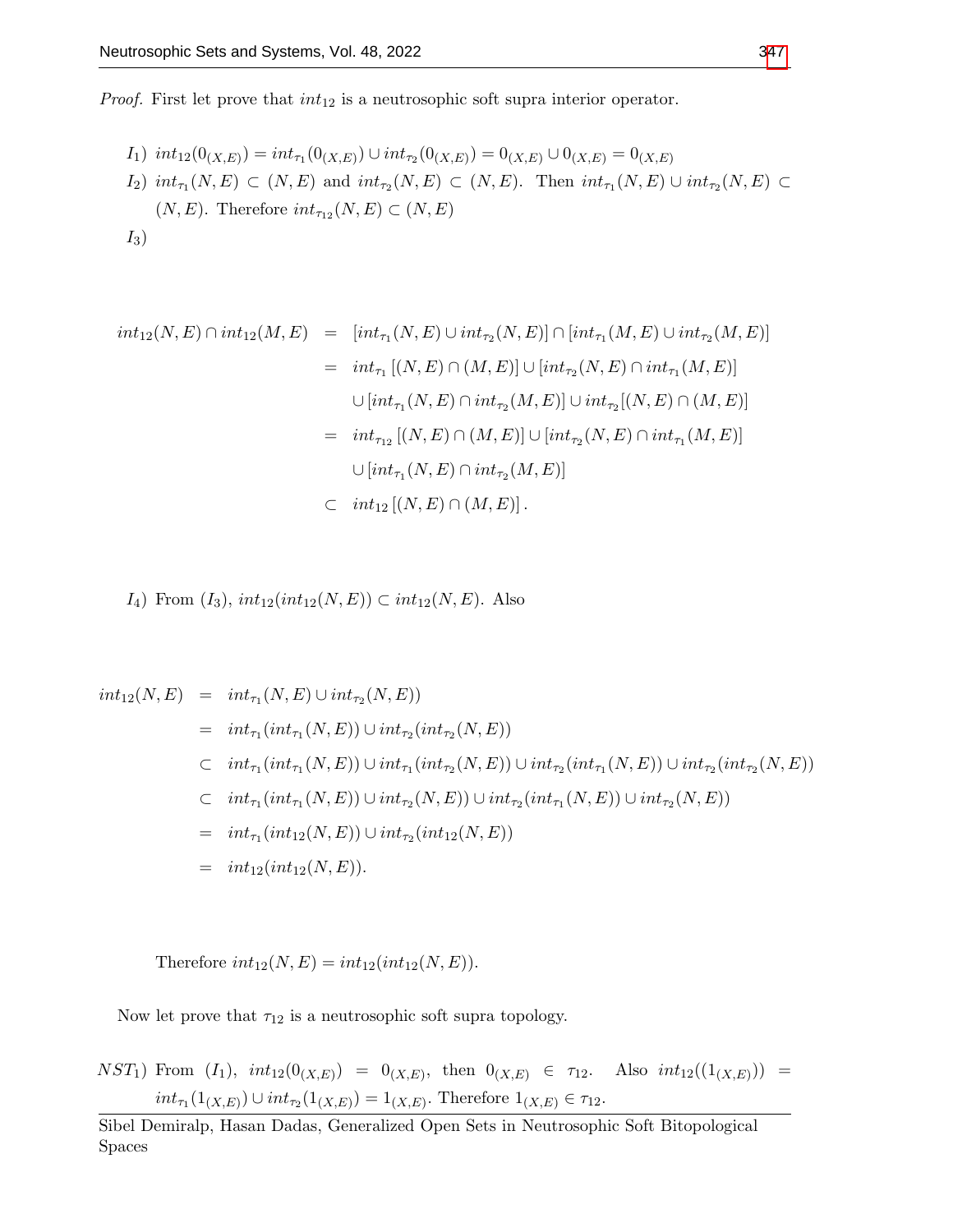$NST_2$ ) Let  $(N_i, E) \in \tau_{12}$ . Then  $int_{12}((N_i, E)) = (N_i, E)$ .

$$
\bigcup_{i \in I} (N_i, E) = \bigcup_{i \in I} int_{12}(N_i, E)
$$
\n
$$
= \bigcup_{i \in I} (int_1(N_i, E) \cup int_2(N_i, E))
$$
\n
$$
= \left( \bigcup_{i \in I} int_1(N_i, E) \right) \cup \left( \bigcup_{i \in I} int_2(N_i, E) \right)
$$
\n
$$
\subset int_1 \left( \bigcup_{i \in I} (N_i, E) \right) \cup int_2 \left( \bigcup_{i \in I} (N_i, E) \right)
$$
\n
$$
= int_{12} \left( \bigcup_{i \in I} (N_i, E) \right).
$$

Also from  $(I_2)$ ,

$$
int_{12}\left(\bigcup_{i\in I}(N_i,E)\right)\subset \left(\bigcup_{i\in I}(N_i,E)\right).
$$

Therefore  $int_{12} (U_{i \in I}(N_i, E)) = (U_{i \in I}(N_i, E)),$  then  $U_{i \in I}(N_i, E) \in \tau_{12}$ .

Consequently  $\tau_{12}$  is a neutrosophic soft supra topology on  $(X, E)$ .

**Theorem 3.10.** Let  $(X, E, \tau_1, \tau_2)$  be a neutrosophic soft bitopological space and  $(N, E) \in$  $NSS(X, E)$ . Then  $(N, E) \in \tau_{12}$  if and only if there exists a  $\tau_1$ -NSO set  $(N_1, E)$  and  $\tau_2$ -NSO set  $(N_2, E)$  such that  $(N, E) = (N_1, E) \cup (N_2, E)$ .

*Proof.* If we take  $(N_1, E) = int_{\tau_1}(N, E)$  and  $(N_2, E) = int_{\tau_2}(N, E)$ , then proof is clear.

**Theorem 3.11.** Let  $(X, E, \tau_1, \tau_2)$  be a neutrosophic soft bitopological space and  $(M, E), (N, E) \in NSS(X, E)$ . Then

- 1) if  $(M, E) \subset (N, E)$  then  $int_{12}(M, E) \subset int_{12}(N, E)$ .
- 2)  $int_{12}(M, E) \cup int_{12}(N, E) \subset int_{12}((M, E) \cup (N, E)).$

*Proof.* For any  $(M, E), (N, E) \in NSS(X, E),$ 

1) Let  $(M, E) \subset (N, E)$ . Then  $int_{\tau_1}(M, E) \subset int_{\tau_1}(N, E)$  and  $int_{\tau_2}(M, E) \subset int_{\tau_2}(N, E)$ . Therefore  $int_{\tau_1}(M, E) \cap int_{\tau_2}(M, E) \subset int_{\tau_1}(N, E) \cap int_{\tau_2}(N, E)$ . So  $int_{12}(M, E) \subset$  $int_{12}(N,E).$ 

2)  $(M, E) \subset (M, E) \cup (N, E)$  and  $(N, E) \subset (M, E) \cup (N, E)$ . Then from  $(1), int_{12}(M, E) \subset$  $int_{12} ((M, E) \cup (N, E))$  and  $int_{12}(N, E) \subset int_{12} ((M, E) \cup (N, E))$ . Therefore  $int_{12}(M, E) \cup$  $int_{12}(N, E) \subset int_{12} ((M, E) \cup (N, E))$ . □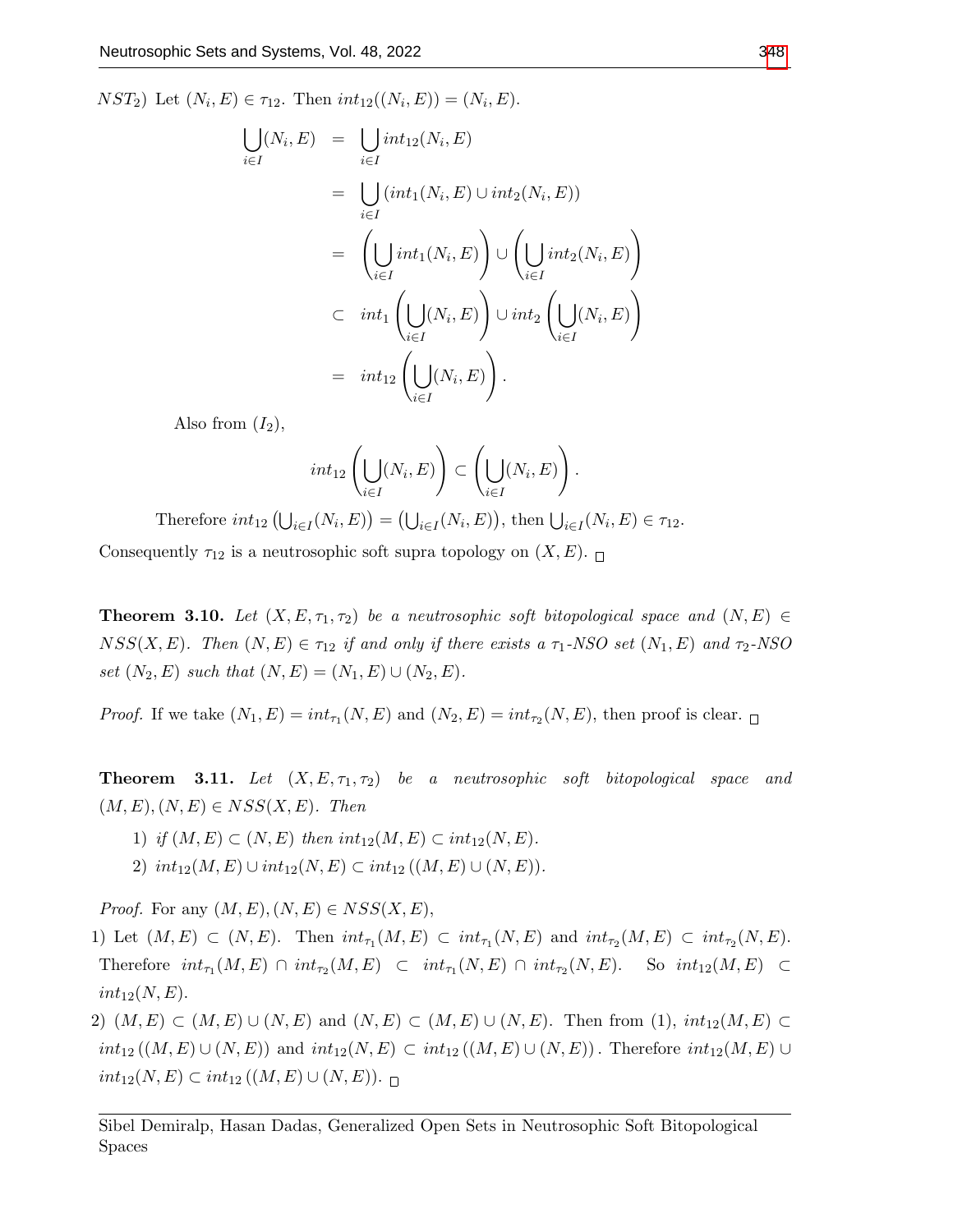**Remark 3.12.** Let  $(X, E, \tau_1, \tau_2)$  be a neutrosophic soft bitopological space. Then  $int_{12}(M, E) \cup int_{12}(N, E) \neq int_{12} ((M, E) \cup (N, E)),$  in general.

**Proposition 3.13.** Let  $(X, E, \tau_1, \tau_2)$  be a neutrosophic soft bitopological space and  $(N, E) \in$  $NSS(X, E)$ . Then

- 1)  $\tau_1, \tau_2 \subset \tau_{12}$
- 2)  $cl_{12}(N, E) = (int_{12}(N, E)^c)^c$
- 3)  $int_{12}(N,E) = (cl_{12}(N,E)^c)^c$

*Proof.* 1) Let  $(N, E) \in \tau_1$ . Then  $(N, E) = int_{\tau_1}(N, E)$ . Therefore

$$
int_{12}(N, E) = int_{\tau_1}(N, E) \cup int_{\tau_2}(N, E) = (N, E)
$$

So  $\tau_1 \subset \tau_{12}$ . Similar for  $\tau_2 \subset \tau_{12}$ .

$$
2)
$$

$$
cl_{12}(N,E) = cl_{\tau_1}(N,E) \cap cl_{\tau_2}(N,E) = \left(\bigcap_{j\in I} (F_j^1,E)\right) \cap \left(\bigcap_{j\in J} (F_j^2,E)\right)
$$
  

$$
= \left[\bigcup_{j\in I} (F_j^1,E)^c\right]^c \cap \left[\bigcup_{j\in J} (F_j^2,E)^c\right]^c
$$
  

$$
= \left[\left(\bigcup_{j\in I} (F_j^1,E)^c\right) \cup \left(\bigcup_{j\in J} (F_j^2,E)^c\right)\right]^c
$$
  

$$
= [int_{\tau_1}(N,E)^c \cup int_{\tau_2}(N,E)^c]^c = (int_{12}(N,E)^c)^c
$$

where  $(N, E) \subset (F_j^i, E), (F_j^i, E)^c \in \tau_i$  for all  $j \in I, J$  and  $i = 1, 2$ . 3)

$$
int_{12}(N,E) = int_{\tau_1}(N,E) \cup int_{\tau_2}(N,E) = \left(\bigcup_{j\in I} (U_j^1,E)\right) \cup \left(\bigcup_{j\in J} (U_j^2,E)\right)
$$

$$
= \left[\bigcap_{j\in I} (U_j^1,E)^c\right]^c \cup \left[\bigcap_{j\in J} (U_j^2,E)^c\right]^c
$$

$$
= \left[\left(\bigcap_{j\in I} (U_j^1,E)^c\right) \cap \left(\bigcap_{j\in J} (U_j^2,E)^c\right)\right]^c
$$

$$
= [cl_{\tau_1}(N,E)^c \cap cl_{\tau_2}(N,E)^c]^c = (cl_{12}(N,E)^c)^c
$$

where  $(U_j^i, E) \subset (N, E), (U_j^i, E) \in \tau_i$  for all  $j \in I, J$  and  $i = 1, 2$ .

.  $\Box$ 

Sibel Demiralp, Hasan Dadas, Generalized Open Sets in Neutrosophic Soft Bitopological Spaces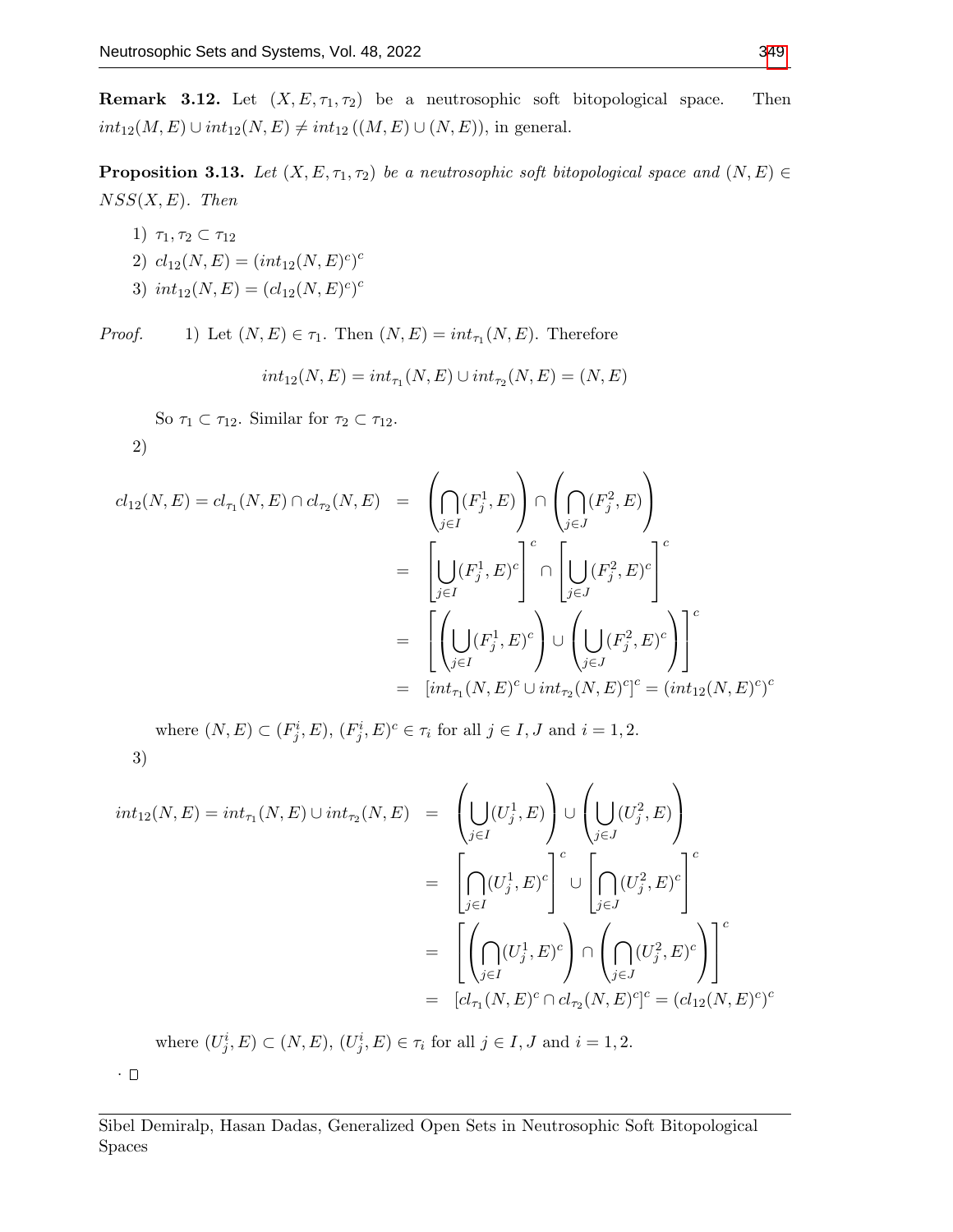## 4. Some Generalized Open Sets in Neutrosophic Soft Bitopological Spaces

Throughout this section,  $i, j = 1, 2$  and  $i \neq j$ .

**Definition 4.1.** Let  $(X, E, \tau_1, \tau_2)$  be a neutrosophic soft bitopological space and  $(N, E) \in$  $NSS(X, E)$ . Then  $(N, E)$  is called as

- 1) ij − neutrosophic soft preopen  $(ij NSPO)$  if  $(N, E) \subset int_{\tau_i} (cl_{\tau_j}(N, E))$
- 2) ij neutrosophic soft semi-open (ij NSSO) if  $(N, E) \subset cl_{\tau_j}(int_{\tau_i}(N, E))$
- 3) ij neutrosophic soft b-open  $(ij NSbO)$  if  $(N, E) \subset cl_{\tau_i}(int_{\tau_j}(N, E)) \cup$  $int_{\tau_j} (cl_{\tau_i}(N,E)).$
- 4) ij neutrosophic soft β-open  $(ij NS\beta O)$  if  $(N, E) \subset cl_{\tau_j} (int_{\tau_i} (cl_{\tau_j}(N, E)))$ .

**Example 4.2.** Let the neutrosophic soft bitopological space  $(X, U, \tau_1, \tau_2)$  be defined as  $X \;=\; \{x_1,x_2,x_3\},\; \, U \;=\; \{e_1,e_2\},\; \, \tau_1 \;=\; \{0_{(X,U)},1_{(X,U)},(A,U),(B,U),(C,U),(D,U)\},\; \, \tau_2 \;=\; \tau_1$  $\{0_{(X,U)}, 1_{(X,U)}, (E, U), (F, U), (G, U), (H, U)\}\$  where the tabular representations of NSSs are as follows:

|        | $\boldsymbol{X}$ | e <sub>1</sub>    | e <sub>2</sub>    |
|--------|------------------|-------------------|-------------------|
| (A, U) | $x_1$            | < 0.2, 0.1, 0.9 > | < 0.6, 0.1, 0.7 > |
|        | x <sub>2</sub>   | < 0.1, 0.8, 0.4 > | < 0.1, 0.1, 0.8 > |
|        | $x_3$            | < 0.3, 0.4, 0.8 > | < 0.5, 0.1, 0.4 > |
|        |                  |                   |                   |
| (B,U)  | $\boldsymbol{X}$ | e <sub>1</sub>    | e <sub>2</sub>    |
|        | $x_1$            | < 0.1, 0.3, 0.4 > | < 0.2, 0.7, 0.8 > |
|        | x <sub>2</sub>   | < 0.2, 0.1, 0.5 > | < 0.5, 0.6, 0.7 > |
|        | $x_3$            | < 0.3, 0.3, 0.7 > | < 0.1, 0.8, 0.8 > |
|        |                  |                   |                   |

| (C, U) |                | e1                | $e_2$             |
|--------|----------------|-------------------|-------------------|
|        | $x_1$          | < 0.2, 0.1, 0.4 > | < 0.6, 0.1, 0.7 > |
|        | x <sub>2</sub> | < 0.2, 0.1, 0.4 > | < 0.5, 0.1, 0.7 > |
|        | $x_3$          | < 0.3, 0.3, 0.7 > | < 0.5, 0.1, 0.4 > |

| (D,U) |       | $e_1$             | $e_2$             |
|-------|-------|-------------------|-------------------|
|       | $x_1$ | < 0.1, 0.3, 0.9 > | < 0.2, 0.7, 0.8 > |
|       | $x_2$ | < 0.1, 0.8, 0.5 > | < 0.1, 0.6, 0.8 > |
|       | $x_3$ | < 0.3, 0.4, 0.8 > | < 0.1, 0.8, 0.8 > |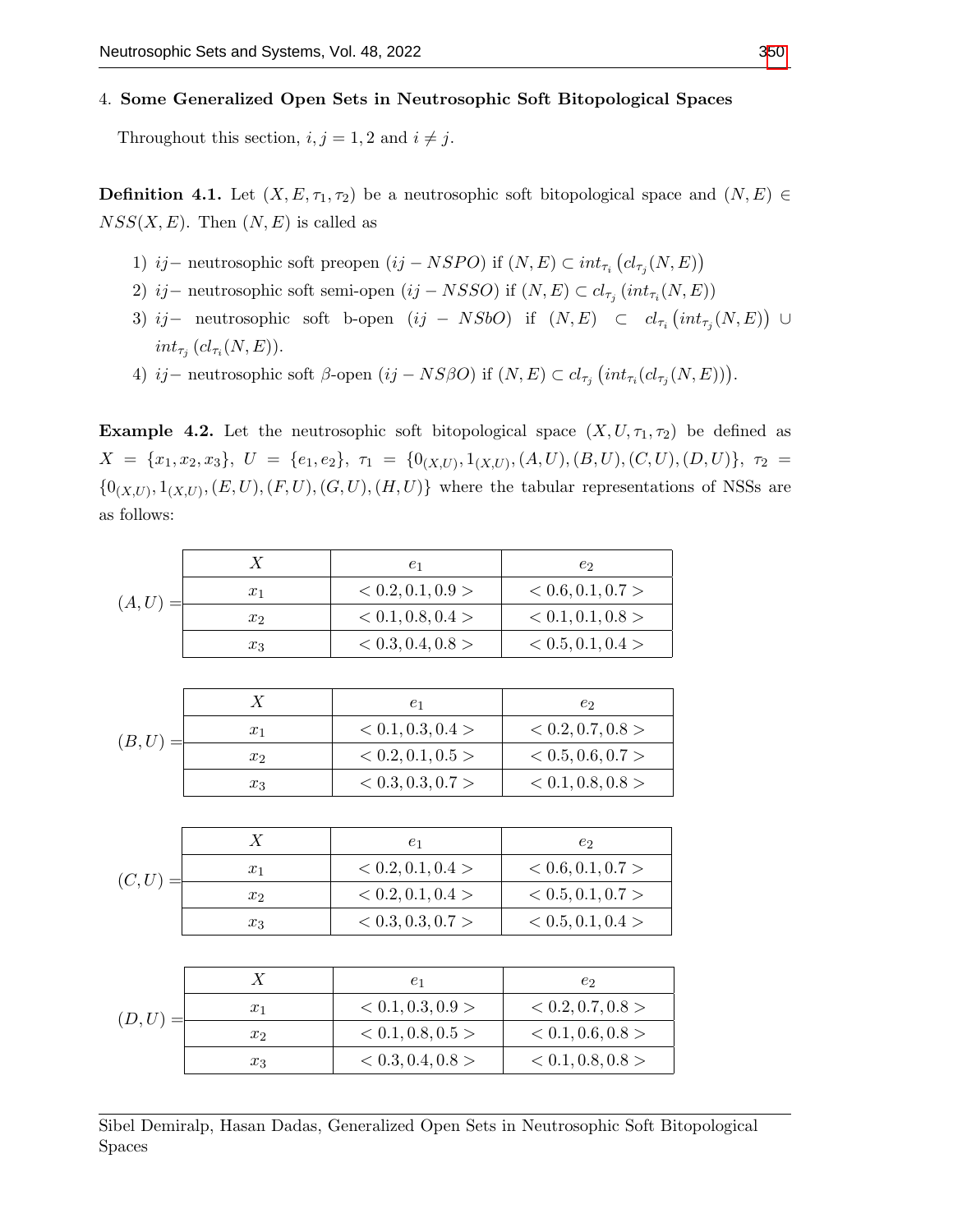| (E, U) |       | $\,e_1$           | $e_2$             |
|--------|-------|-------------------|-------------------|
|        | $x_1$ | < 0.2, 0.6, 0.3 > | < 0.1, 0.1, 0.9 > |
|        | $x_2$ | < 0.3, 0.7, 0.4 > | < 0.3, 0.4, 0.6 > |
|        | $x_3$ | < 0.3, 0.5, 0.8 > | < 0.6, 0.1, 0.8 > |

| (F, U) |       | $_{e_1}$          | e2                |
|--------|-------|-------------------|-------------------|
|        | $x_1$ | < 0.1, 0.1, 0.8 > | < 0.1, 0.8, 0.9 > |
|        | $x_2$ | < 0.3, 0.2, 0.5 > | < 0.3, 0.5, 0.7 > |
|        | $x_3$ | < 0.7, 0.5, 0.6 > | < 0.1, 0.7, 0.7 > |

| (G, U) |       | $_{e_1}$          | e2                |
|--------|-------|-------------------|-------------------|
|        | $x_1$ | < 0.2, 0.1, 0.3 > | < 0.1, 0.1, 0.9 > |
|        | $x_2$ | < 0.3, 0.2, 0.4 > | < 0.3, 0.4, 0.6 > |
|        | $x_3$ | < 0.7, 0.5, 0.6 > | < 0.6, 0.1, 0.7 > |

| (H, U) |       | $e_1$             | e2                |
|--------|-------|-------------------|-------------------|
|        | $x_1$ | < 0.1, 0.6, 0.8 > | < 0.1, 0.8, 0.9 > |
|        | $x_2$ | < 0.3, 0.7, 0.5 > | < 0.3, 0.5, 0.7 > |
|        | $x_3$ | < 0.3, 0.5, 0.8 > | < 0.1, 0.7, 0.8 > |

Let an NSSs  $(W, U)$  is defined as

|        |                | $_{e_1}$          | С9.               |
|--------|----------------|-------------------|-------------------|
| (W, U) | $x_1$          | < 0.3, 0.7, 0.2 > | < 0.8, 0.2, 0.3 > |
|        | x <sub>2</sub> | < 0.4, 0.8, 0.3 > | < 0.6, 0.4, 0.6 > |
|        | $x_3$          | < 0.5, 0.5, 0.7 > | < 0.7, 0.2, 0.3 > |

Then  $int_{\tau_1}(W, U) = (A, U), int_{\tau_2}(W, U) = (E, U).$ 

| $(W, U) \subset cl_{\tau_2}(A, U) =$ |       | $_{e_1}$          | С9                |
|--------------------------------------|-------|-------------------|-------------------|
|                                      | $x_1$ | < 0.8, 0.9, 0.1 > | < 0.9, 0.2, 0.1 > |
|                                      | $x_2$ | < 0.5, 0.8, 0.3 > | < 0.7, 0.5, 0.3 > |
|                                      | $x_3$ | < 0.6, 0.5, 0.7 > | < 0.7, 0.3, 0.1 > |

Then  $(W, U)$  is a 12 – NSSO set.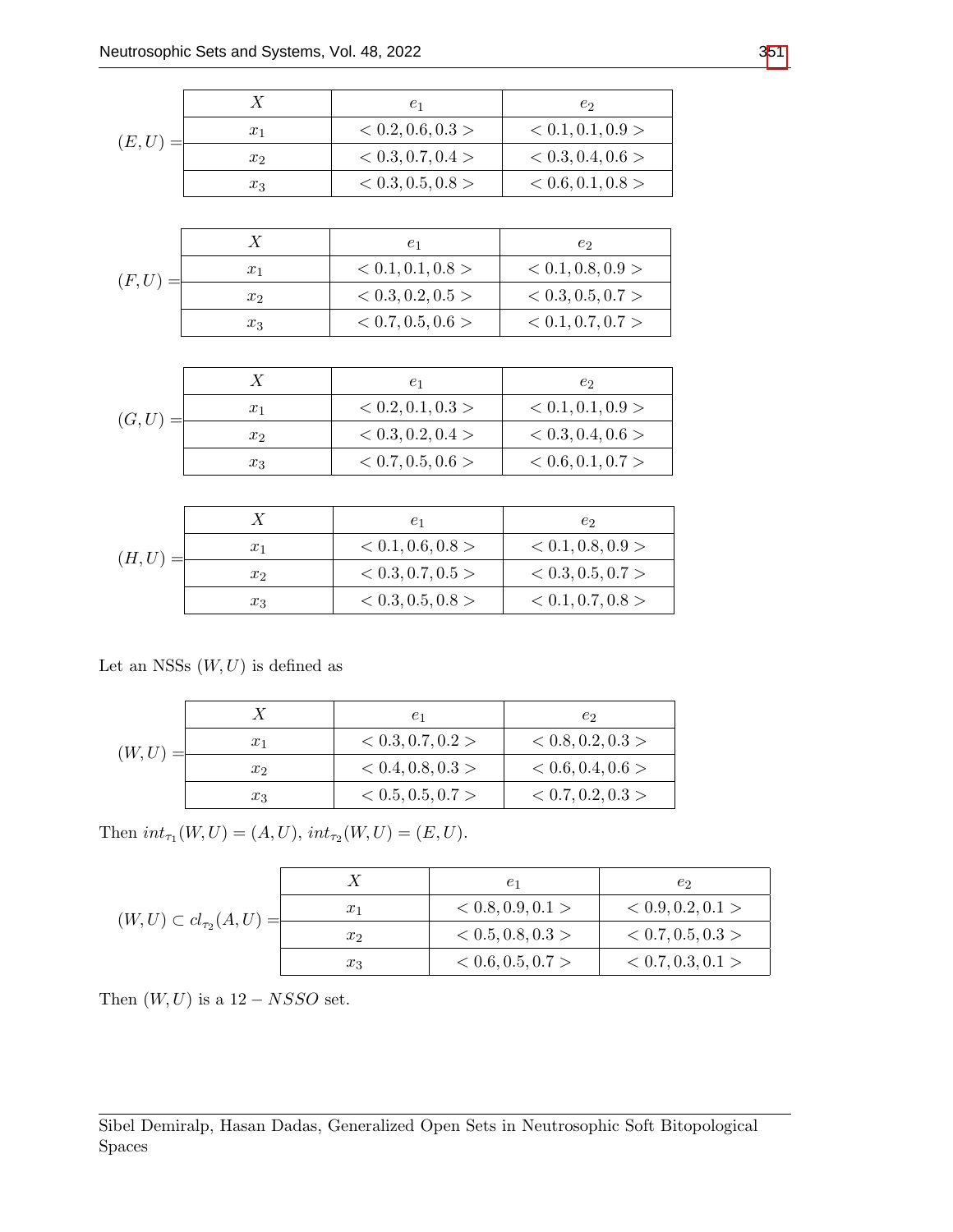|                                      |       | $e_1$             | e2                |
|--------------------------------------|-------|-------------------|-------------------|
| $(W, U) \subset cl_{\tau_1}(E, U) =$ | $x_1$ | < 0.4, 0.7, 0.1 > | < 0.8, 0.3, 0.2 > |
|                                      | $x_2$ | < 0.5, 0.9, 0.2 > | < 0.7, 0.4, 0.5 > |
|                                      | $x_3$ | < 0.7, 0.7, 0.3 > | < 0.8, 0.2, 0.1 > |

Then  $(W, U)$  is also a 21 – NSSO set.

|                    |       | $_{e_1}$          | e2                |
|--------------------|-------|-------------------|-------------------|
| $cl_{\tau_1}(W,U)$ | $x_1$ | < 0.4, 0.9, 0.2 > | < 0.7, 0.9, 0.6 > |
|                    | $x_2$ | < 0.4, 0.9, 0.2 > | < 0.7, 0.9, 0.5 > |
|                    | $x_3$ | < 0.7, 0.7, 0.3 > | < 0.4, 0.9, 0.5 > |

| $cl_{\tau_1}(W,U)$ |       | $_{e_1}$          | e2                |
|--------------------|-------|-------------------|-------------------|
|                    | $x_1$ | < 0.4, 0.9, 0.2 > | < 0.7, 0.9, 0.6 > |
|                    | $x_2$ | < 0.4, 0.9, 0.2 > | < 0.7, 0.9, 0.5 > |
|                    | $x_3$ | < 0.7, 0.7, 0.3 > | < 0.4, 0.9, 0.5 > |

**Definition 4.3.** Let  $(X, E, \tau_1, \tau_2)$  be a neutrosophic soft bitopological space and  $(N, E)$  $NSS(X, E)$ . Then  $(N, E)$  is called as

- 1) ij − neutrosophic soft preclosed  $(ij NSPC)$  if  $(N, E)^c$  is a  $ij NSPO$  set. Equivalently  $(N, E)$  is called as  $ij - NSPC$  if  $(N, E) \supset cl_{\tau_i} (int_{\tau_j}(N, E))$
- 2) ij neutrosophic soft semi-closed  $(ij NSSC)$  if  $(N, E)^c$  is a  $ij NSSO$  set. Equivalently  $(N, E)$  is called as  $ij - NSSC$  if  $(N, E) \supset int_{\tau_j} (cl_{\tau_i}(N, E))$
- 3) ij neutrosophic soft b-closed  $(ij NSbC)$   $(N, E)^c$  is a  $ij NSbC$  set. Equivalently  $(N, E)$  is called as  $ij - NSbC$  if  $(N, E) \supset int_{\tau_i} (cl_{\tau_j}(N, E)) \cap cl_{\tau_j} (int_{\tau_i}(N, E)).$
- 4) ij neutrosophic soft  $\beta$ -closed  $(ij NS\beta C)$   $(N, E)^c$  is a  $ij NS\beta O$  set. Equivalently  $(N, E)$  is called as  $ij - NS\beta C$  if  $(N, E) \supset int_{\tau_j} (cl_{\tau_i}(int_{\tau_j}(N, E))).$

**Theorem 4.4.** Let  $(X, E, \tau_1, \tau_2)$  be a neutrosophic soft bitopological space and  $(N, E) \in$  $NSS(X, E)$ . If  $(N, E) \in \tau_j^c$  and ij – NSPO then  $(N, E)$  is a ij – NSSO set.

*Proof.* Let  $(N, E) \in \tau_j^c$  and  $ij - NSPO$ . Then  $(N, E) = cl_{\tau_j}(N, E)$  and  $(N, E) \subset$  $int_{\tau_i} (cl_{\tau_j}(N,E))$ . Therefore  $(N, E) \subset int_{\tau_i} (N, E) \subset cl_{\tau_j} (int_{\tau_i} (N, E))$ .

**Theorem 4.5.** Let  $(X, E, \tau_1, \tau_2)$  be a neutrosophic soft bitopological space and  $(N, E) \in$  $NSS(X, E)$ . If  $(N, E) \in \tau_j^c$  and ij – NSPO then  $(N, E)$  is a ij – NSSO set.

Sibel Demiralp, Hasan Dadas, Generalized Open Sets in Neutrosophic Soft Bitopological Spaces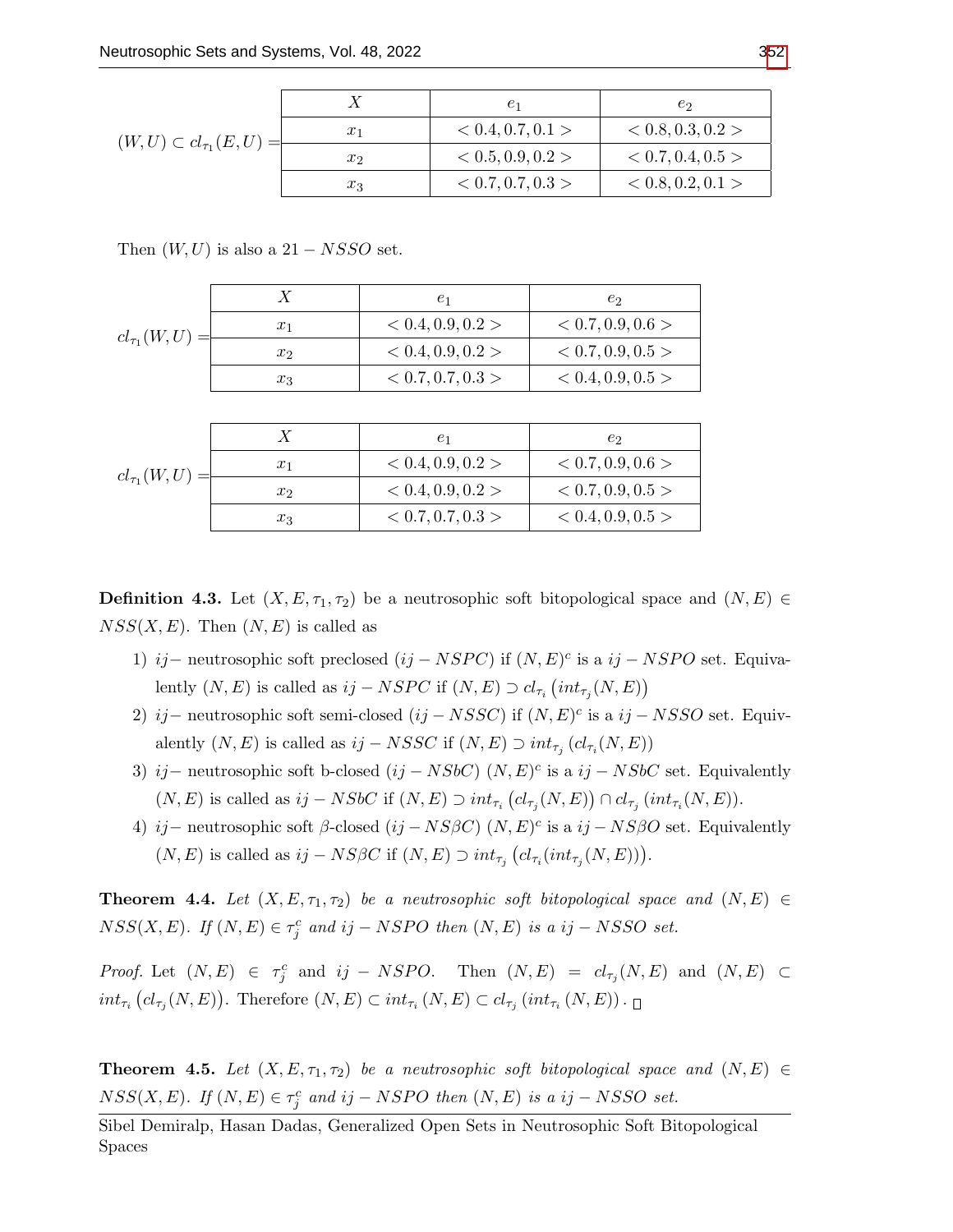*Proof.* Let  $(N, E)$  be  $ij - NSPO$ . Then  $(N, E) \subset int_{\tau_i} (cl_{\tau_j}(N, E))$ . Since  $(N, E) \in \tau_j^c$ , then  $(N, E) = cl_{\tau_j}(N, E)$ . Therefore  $(N, E) \subset int_{\tau_i}(N, E) \subset cl_{\tau_j}(int_{\tau_i}(N, E))$ .

**Theorem 4.6.** Let  $(X, E, \tau_1, \tau_2)$  be a neutrosophic soft bitopological space and  $(N, E), (M, E) \in NSS(X, E).$  If  $(N, E)$  is ij – NSPO and  $(M, E) \in \tau_1 \cap \tau_2$  then  $(N, E) \cup (M, E)$  is ij – NSPO.

*Proof.* Let  $(N, E)$  is  $ij - NSPO$  and  $(M, E) \in \tau_1 \cap \tau_2$ . Then  $(N, E) \subset int_{\tau_i} (cl_{\tau_j}(N, E))$  and  $int_{\tau_i}(M, E) = (M, E)$ . So

$$
(N, E) \cup (M, E) \subset int_{\tau_i} (cl_{\tau_j}(N, E)) \cup int_{\tau_i}(M, E)
$$
  

$$
\subset int_{\tau_i} (cl_{\tau_j}(N, E) \cup (M, E)) \subset int_{\tau_i} (cl_{\tau_j}(N, E) \cup cl_{\tau_j}(M, E))
$$
  

$$
= int_{\tau_i} (cl_{\tau_j} ((N, E) \cup (M, E))).
$$

Therefore  $(N, E) \cup (M, E)$  is  $ij - NSPO$ .

**Theorem 4.7.** Let  $(X, E, \tau_1, \tau_2)$  be a neutrosophic soft bitopological space. Then

- 1) Every  $ij NSPO$  set is  $ji NSbO$ .
- 2) Every  $ij NSSO$  set is  $ji NSbO$ .
- 3) Every ij  $-NSSO$  set is ij  $-NSSO$ .

Proof.

1) Let  $(N, E) \in NSS(X, E)$  be  $ij - NSPO$  set. Then  $(N, E) \subset int_{\tau_i}(cl_{\tau_j}(N, E)) \subset$  $cl_{\tau_j}(int_{\tau_i}(N,E)) \cup int_{\tau_i}(cl_{\tau_j}(N,E)).$ 2) Let  $(N, E)$  be a  $ij - NSSO$  set. Then  $(N, E) \subset cl_{\tau_j}(int_{\tau_i}(N, E)) \subset cl_{\tau_j}(int_{\tau_i}(N, E)) \cup$ 

 $int_{\tau_i} (cl_{\tau_j}(N,E)).$ 

3) Let  $(N, E)$  be a  $ij - NSSO$  set. Then since  $(N, E) \subset cl_{\tau_j}(N, E)$ ,

$$
(N, E) \subset cl_{\tau_j} \left( int_{\tau_i}(N, E) \right) \subset cl_{\tau_j} \left( int_{\tau_i}(cl_{\tau_j}(N, E)) \right).
$$

 $\Box$ 

**Theorem 4.8.** Let  $(X, E, \tau_1, \tau_2)$  be a neutrosophic soft bitopological space. Then

1) Union of any  $ij - NSPO$  set is  $ij - NSPO$ .

- 2) Union of any  $ij NSSO$  set is  $ij NSSO$ .
- 3) Union of any ij − NSbO set is ij − NSbO.
- 4) Union of any ij  $-NS\beta O$  set is ij  $-NS\beta O$ .
- 5) Intersection of any  $ij NSPC$  set is  $ij NSPC$ .
- 6) Intersection of any ij − NSSO set is ij − NSSO.

Sibel Demiralp, Hasan Dadas, Generalized Open Sets in Neutrosophic Soft Bitopological Spaces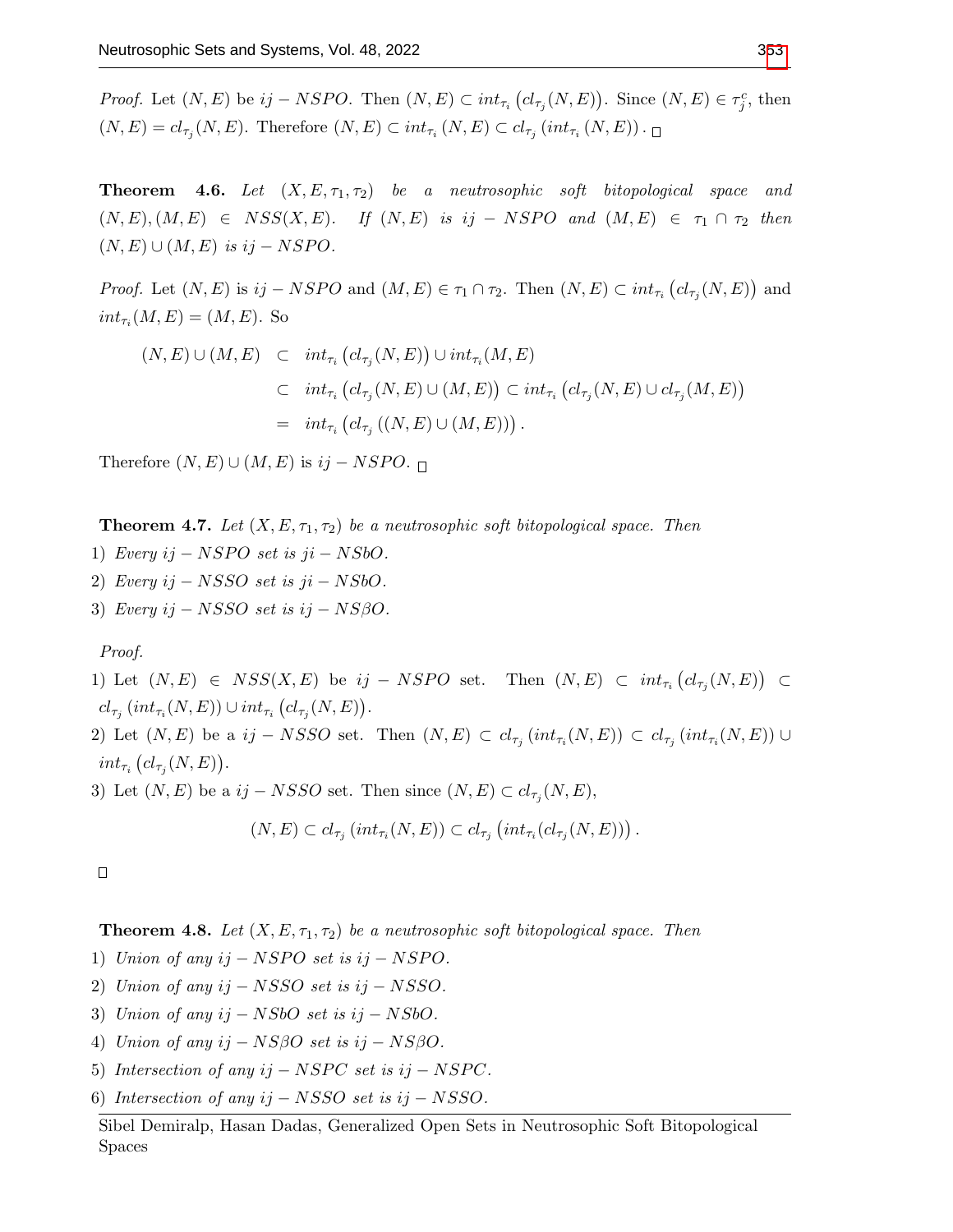- 7) Intersection of any  $ij NSbO$  set is  $ij NSbC$ .
- 8) Intersection of any ij  $-$  NS $\beta$ O set is ij  $-$  NS $\beta$ C.

#### Proof.

1) Let  $(N_k, E)$  be  $ij - NSPO$  set in  $(X, E, \tau_1, \tau_2)$  for all  $k \in I$ . Then

$$
\bigcup_{k \in I} (N_k, E) \subset \bigcup_{k \in I} int_{\tau_i} (cl_{\tau_j}(N_k, E)) \subset int_{\tau_i} \left( \bigcup_{k \in I} (cl_{\tau_j}(N_k, E)) \right) = int_{\tau_i} \left( cl_{\tau_j} \left( \bigcup_{k \in I} (N_k, E) \right) \right)
$$

2) Let  $(N_k, E)$  be  $ij - NSSO$  set in  $(X, E, \tau_1, \tau_2)$  for all  $k \in I$ . Then

$$
\bigcup_{k\in I}(N_k,E)\subset \bigcup_{k\in I}cl_{\tau_j}(int_{\tau_i}(N_k,E))=cl_{\tau_j}\left(\bigcup_{k\in I}(int_{\tau_i}(N_k,E))\right)\subset cl_{\tau_j}\left(int_{\tau_i}\left(\bigcup_{k\in I}(N_k,E)\right)\right)
$$

3) Let  $(N_k, E)$  be  $ij - NSbO$  set in  $(X, E, \tau_1, \tau_2)$  for all  $k \in I$ . Then

$$
\bigcup_{k \in I} (N_k, E) \subset \bigcup_{k \in I} (cl_{\tau_i} (int_{\tau_j} (N_k, E)) \cup int_{\tau_j} (cl_{\tau_i} (N_k, E)))
$$
\n
$$
= \left( \bigcup_{k \in I} cl_{\tau_i} (int_{\tau_j} (N_k, E)) \right) \cup \left( \bigcup_{k \in I} int_{\tau_j} (cl_{\tau_i} (N_k, E)) \right)
$$
\n
$$
\subset cl_{\tau_i} \left( int_{\tau_j} \left( \bigcup_{k \in I} (N_k, E) \right) \right) \cup int_{\tau_j} \left( cl_{\tau_i} \left( \bigcup_{k \in I} (N_k, E) \right) \right)
$$

4) Let  $(N_k, E)$  be  $ij - NS\beta O$  set in  $(X, E, \tau_1, \tau_2)$  for all  $k \in I$ . Then

$$
\bigcup_{k\in I}(N_k,E)\subset \bigcup_{k\in I}cl_{\tau_j}\left(int_{\tau_i}(cl_{\tau_j}(N_k,E))\right)=cl_{\tau_j}\left(\bigcup_{k\in I}int_{\tau_i}(cl_{\tau_j}(N_k,E))\right)\subset cl_{\tau_j}\left(int_{\tau_i}(cl_{\tau_j}\left(\bigcup_{k\in I}(N_k,E))\right)\right)
$$

The rest of the theorem can be proved easily by taking the complement of 1-4.  $\Box$ 

### 5. Conclusion

In this paper, we defined neutrosophic soft supra closure operator in a neutrosphic soft bitopological space and investigated some properties of it. Then we obtained a neutrosophic soft topology with this closure operator. Also we defined neutrosophic soft supra interior operator and obtained a neutrosophic soft topology with this interior operator. In the section 4, we defined some new generalized open sets in neutrosophic soft bitopological spaces such as ij− neutrosophic soft preopen, ij− neutrosophic soft semi-open, ij− neutrosophic soft b-open, ij– neutrosophic soft  $\beta$ -open set. We examined the relationships between these newly defined open sets.

Received: date / Accepted: date

Sibel Demiralp, Hasan Dadas, Generalized Open Sets in Neutrosophic Soft Bitopological Spaces